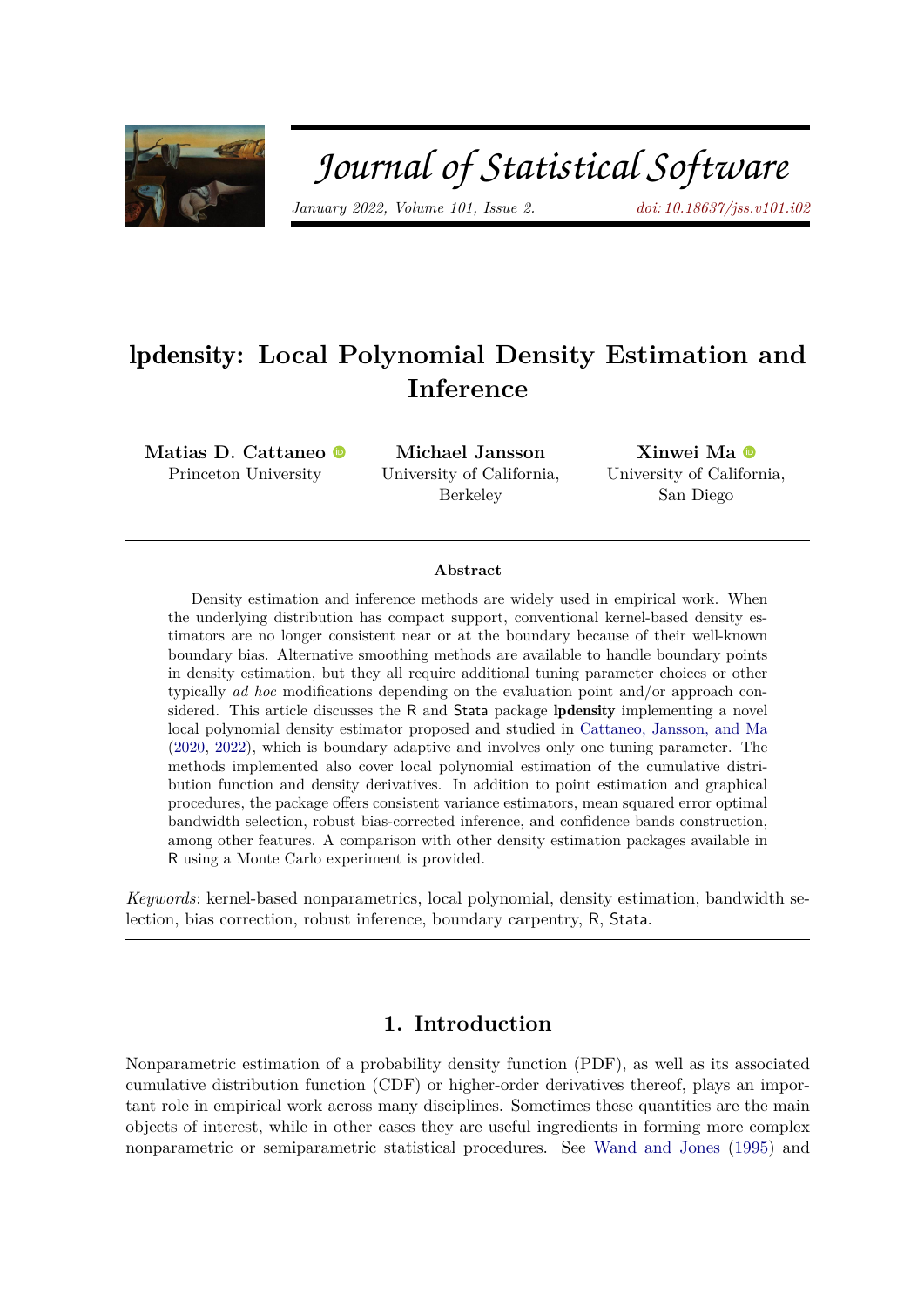[Fan and Gijbels](#page-18-2) [\(1996\)](#page-18-2) for classical textbook introductions to kernel-based density and local polynomial methods.

This article discusses the main methodological and numerical features of the software package lpdensity, available in both R (R [Core Team](#page-18-3) [2021\)](#page-18-3) and Stata [\(StataCorp](#page-19-1) [2019\)](#page-19-1), which implements the local polynomial smoothing approach proposed and studied in [Cattaneo, Jansson,](#page-18-0) [and Ma](#page-18-0) [\(2020,](#page-18-0) [2022\)](#page-18-1) for estimation of and inference on a smooth CDF, PDF, and derivatives thereof. In a nutshell, the idea underlying this estimation approach is to first approximate the discontinuous empirical CDF using local polynomial methods, and then employ that smoothed approximation to construct estimators of the distribution function, density function, and higher-order derivatives.

The resulting local polynomial density estimator is intuitive and easy to implement, and exhibits several interesting theoretical and practical features. For example, it does not require pre-binning or any other complicated pre-processing of the data, and enjoys all of the celebrated features associated with local polynomial regression estimation [\(Fan and Gijbels](#page-18-2) [1996\)](#page-18-2). In particular, it automatically adapts to the (possibly unknown) boundaries of the density's support, a feature that is unavailable for most other density estimators in the literature. See [Karunamuni and Albert](#page-18-4) [\(2005\)](#page-18-4) for a review on this topic. Two exceptions are the local polynomial density estimators of [Cheng, Fan, and Marron](#page-18-5) [\(1997\)](#page-18-5) and [Zhang and Karunamuni](#page-19-2) [\(1998\)](#page-19-2), which require pre-binning of the data or, more generally, pre-estimation of the density near the boundary, thereby introducing additional tuning parameters that need to be chosen for implementation. In contrast, the density estimator implemented in the **lpdensity** package requires choosing only one tuning parameter: the bandwidth entering the local polynomial approximation, for which the package also offers data-driven selectors. Furthermore, following the results in [Calonico, Cattaneo, and Farrell](#page-18-6) [\(2018,](#page-18-6) [2022\)](#page-18-7), robust bias-corrected inference methods are also implemented, which allow using mean squared error (MSE) optimal or the integrated mean squared error (IMSE) optimal bandwidth choices when forming confidence intervals or conducting hypothesis testing.

The software implementation covers smooth estimation of the distribution and density function, and derivatives thereof, for any polynomial order at both interior and boundary points. [Cattaneo, Jansson, and Ma](#page-18-0) [\(2020,](#page-18-0) [2022\)](#page-18-1) give formal large-sample statistical results for these estimators, including (i) asymptotic expansions of the leading bias and variance, (ii) asymptotic pointwise and uniform normal approximations, (iii) consistent standard error estimators, (iv) consistent data-driven bandwidth selection based on asymptotic MSE expansions of the point estimators, and (v) asymptotically valid uniform inference and confidence bands. Importantly, all these results apply to both interior and boundary points simultaneously. We briefly summarize these results in the upcoming sections, and illustrate them numerically, including a comparison with other methods available in R.

In the remaining of this article, we focus on the R implementation of the software package lpdensity available from the Comprehensive R Archive Network (CRAN) at [https://CRAN.](https://CRAN.R-project.org/package=lpdensity) [R-project.org/package=lpdensity](https://CRAN.R-project.org/package=lpdensity), but all functionalities are also available in Stata. See Appendix [B](#page-21-0) for more details. The R package includes the following two main functions.

• lpdensity(): This function implements the local polynomial approximation to the empirical distribution function for a grid of evaluation points, and offers smooth point estimators of the CDF, PDF, and derivatives thereof. The function takes the bandwidth for each evaluation point as given, and employs the companion function lpbwdensity()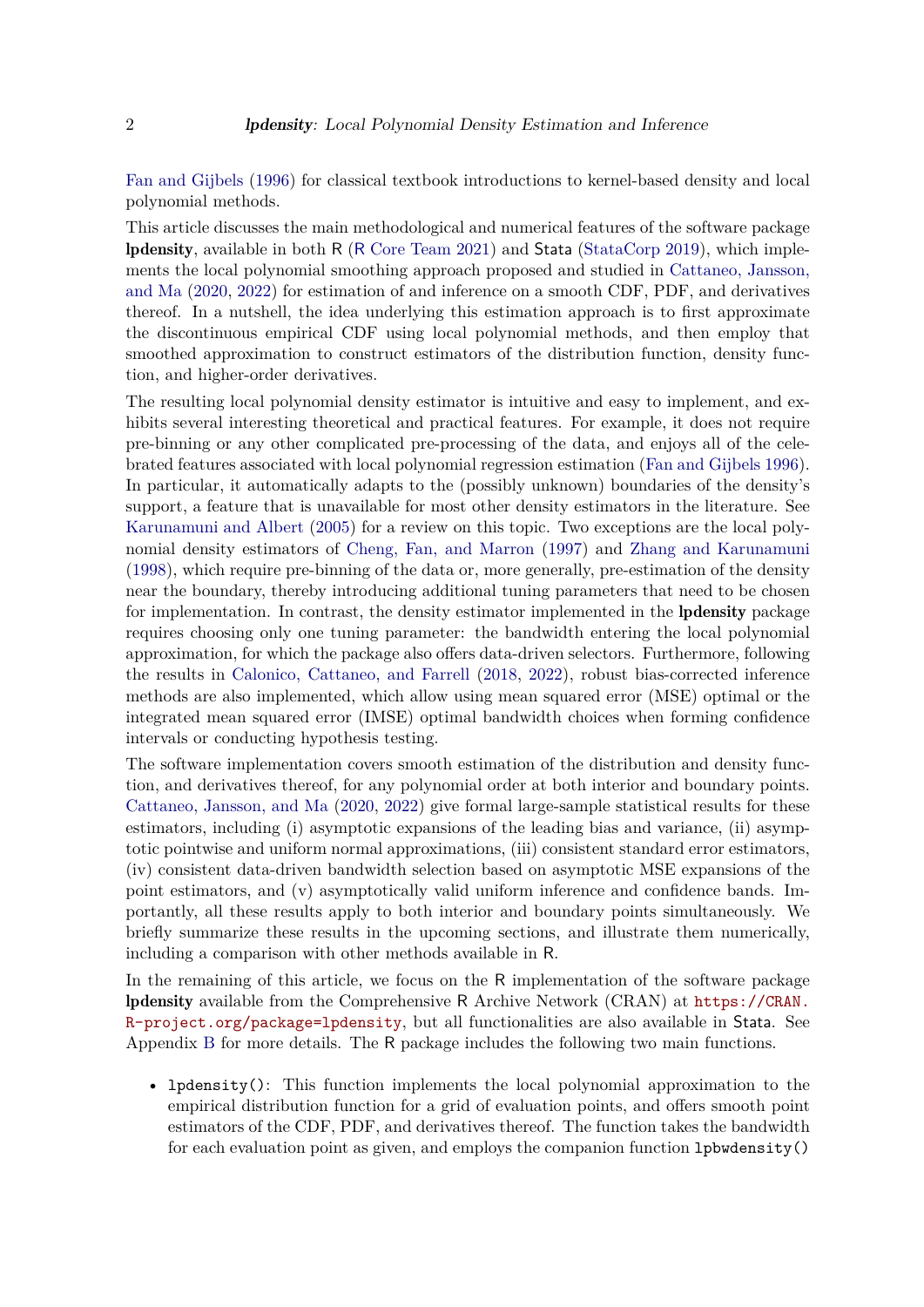for data-driven bandwidth selection whenever the bandwidth is not provided. Inference is implemented by using robust bias correction methods [\(Calonico, Cattaneo, and Farrell](#page-18-6) [2018,](#page-18-6) [2022\)](#page-18-7), and both pointwise confidence intervals and uniform confidence bands are supported. Standard inference methods assuming undersmoothing or ignoring smoothing bias are also available.

• lpbwdensity(): This function offers pointwise and integrated MSE-optimal bandwidth selectors for the local polynomial CDF, PDF, and higher-order derivatives estimators implemented in lpdensity(). The selectors are rate-optimal for both interior and boundary evaluation points. Under an additional condition on the local polynomial fit discussed below, they are also consistent and hence (I)MSE-optimal. Both rule-ofthumb and direct plug-in implementations are available.

In addition, the methods  $\text{coef}()$ ,  $\text{confint}()$ ,  $\text{plot}()$ ,  $\text{print}()$ ,  $\text{summary}()$  and  $\text{vcov}()$  are supported for objects returned by  $l$ pdensity(), and the methods coef(), print() and summary() are supported for objects returned by lpbwdensity(). In particular, the function  $plot($ ), building on the **ggplot2** package in R [\(Wickham](#page-19-3) [2016\)](#page-19-3), can be used to plot the estimated CDF, PDF, or higher-order derivatives for graphical illustration. This function takes the output from lpdensity(), and plots both point estimates and confidence intervals/bands for a collection of grid points.

There are several other packages and functions available for kernel-based density estimation in R. Table [1](#page-3-0) gives a summary of their functionalities. As shown in that table, the package lpdensity is the first to offer consistent estimation of the CDF, PDF and density derivatives for both interior and boundary points, higher-order bias reduction, and valid inference both pointwise (confidence intervals) and uniformly (confidence bands). Section [4](#page-16-0) compares the numerical performance of these packages in a simulation study.

This article continues as follows. Section [2](#page-2-0) provides a brief, self-contained overview of the main ideas underlying the local polynomial estimators implemented in the package lpdensity. Section [3](#page-9-0) illustrates the main features of our package. Section [4](#page-16-0) showcases its finite-sample performance and compares it with other R packages implementing kernel-based density estimators. Section [5](#page-17-0) concludes. We also include two appendices. Appendix [A](#page-20-0) discusses in more detail our data-driven bandwidth selectors, and Appendix [B](#page-21-0) illustrates the Stata implementation of the lpdensity package. Installation details, scripts replicating the numerical results reported herein, links to software repositories, and other companion information, can be found in the package's website: <https://nppackages.github.io/lpdensity/>.

# **2. Methodology and implementation**

<span id="page-2-0"></span>This section offers a brief overview of the main methods implemented in the R and Stata package lpdensity. For formal results, including assumptions, proofs and any other technical details see [Cattaneo, Jansson, and Ma](#page-18-0) [\(2020,](#page-18-0) [2022,](#page-18-1) hereafter CJM).

We assume that  $X_1, X_2, \ldots, X_n$  is a random sample from the random variable  $X \in \mathcal{X}$ , where  $F(x)$  denotes its smooth CDF,  $f(x)$  denotes its smooth PDF, and  $\mathcal{X} \subseteq \mathbb{R}$  denotes its (possibly restricted) support, which can be bounded or unbounded. As it is well known, conventional kernel density estimators will be biased at or near boundary points, and other density estimators must be used if the goal is to estimate a density function on a compact support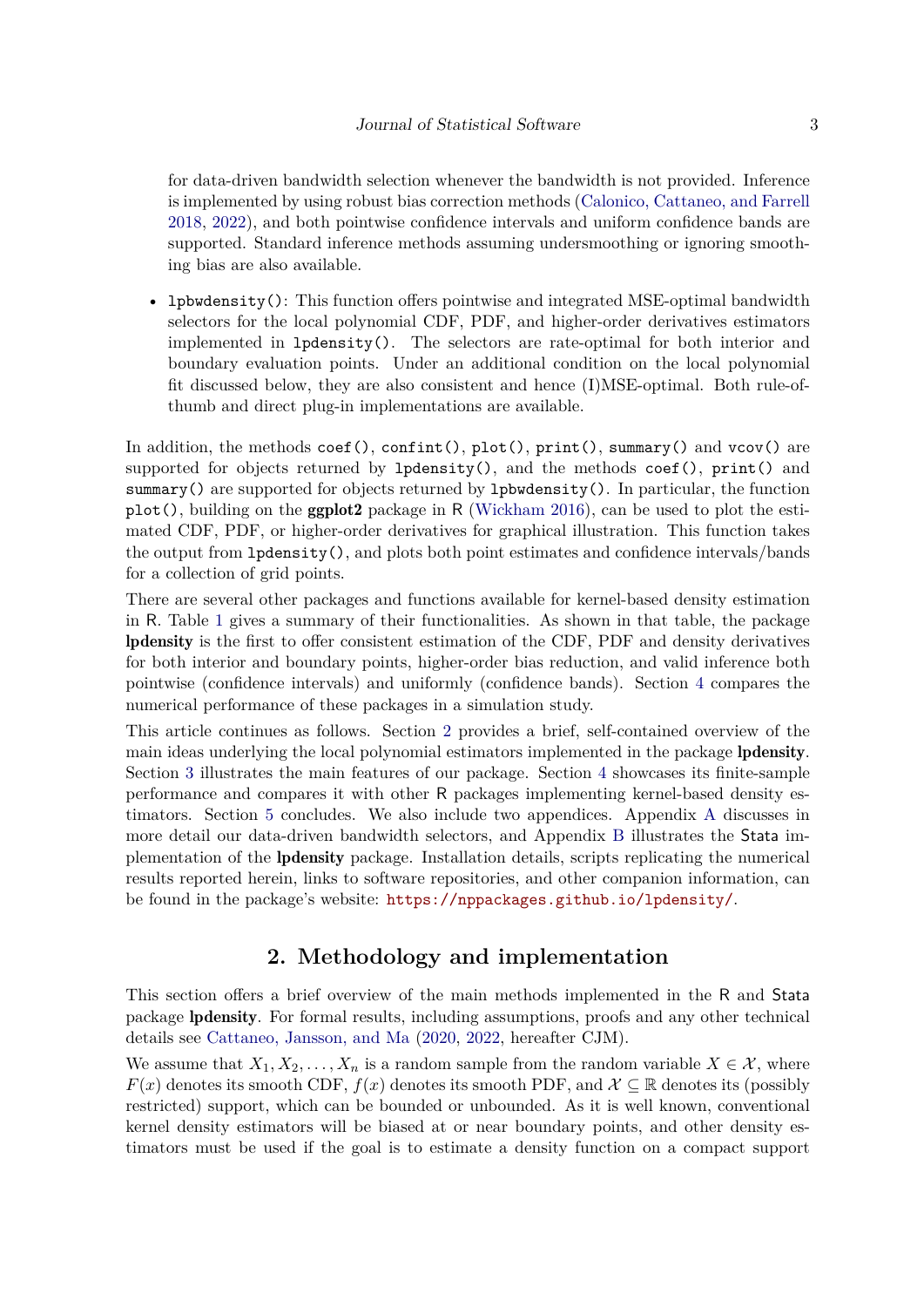<span id="page-3-0"></span>

| Package                                                      | Density    | Valid for | Higher-order   | Standard | Valid     | Confidence |  |  |
|--------------------------------------------------------------|------------|-----------|----------------|----------|-----------|------------|--|--|
| Function                                                     | derivative | boundary  | bias reduction | error    | inference | bands      |  |  |
| <b>KernSmooth</b> (Wand and Ripley 2021)                     |            |           |                |          |           |            |  |  |
| bkde                                                         | $\times$   | $\times$  | $\times$       | $\times$ | $\times$  | $\times$   |  |  |
| locpoly                                                      |            |           |                | $\times$ | $\times$  | $\times$   |  |  |
| $\&$ (Duong 2007, 2021)                                      |            |           |                |          |           |            |  |  |
| kdde                                                         | ✓          | $\times$  | $\times$       | $\times$ | $\times$  | $\times$   |  |  |
| kde                                                          | $\times$   | $\times$  | $\times$       | $\times$ | $\times$  | $\times$   |  |  |
| np (Hayfield and Racine 2008; Racine and Hayfield 2021)      |            |           |                |          |           |            |  |  |
| npudens                                                      | $\times$   | $\times$  | $\times$       |          |           | $\times$   |  |  |
| npuniden.boundary                                            | $\times$   |           | $\times$       |          |           | $\times$   |  |  |
| <b>nprobust</b> (Calonico, Cattaneo, and Farrell 2019, 2020) |            |           |                |          |           |            |  |  |
| kdrobust                                                     | $\times$   | $\times$  | $\times$       | ✓        | ✓         | $\times$   |  |  |
| plugdensity (Herrmann and Mächler 2011)                      |            |           |                |          |           |            |  |  |
| plugin.density                                               | $\times$   | $\times$  | $\times$       | $\times$ | $\times$  | $\times$   |  |  |
| stats::density                                               | $\times$   | $\times$  | $\times$       | $\times$ | $\times$  | $\times$   |  |  |
| lpdensity                                                    |            |           |                |          |           |            |  |  |
| lpdensity                                                    |            |           |                |          |           |            |  |  |

Table 1: Comparison of R packages and functions.  $\checkmark$  indicates the feature is available, × indicates the feature is not available, and − indicates that inference is available and valid if undersmoothing is used but that is not the default in the package (and hence inference is invalid by default).

[\(Karunamuni and Albert](#page-18-4) [2005,](#page-18-4) and references therein). The package lpdensity implements a simple, easy-to-interpret and boundary adaptive density estimator based on local polynomial methods. As a by-product, the package also offers a smooth local polynomial estimate of the CDF as well as density derivatives. To cover all cases in an unified way, we employ the notation  $g^{(\nu)}(x) = \frac{\partial^{\nu} g(x)}{\partial x^{\nu}}$  and  $g(x) = g^{(0)}(x)$  for any smooth function  $g(\cdot)$ , and define  $F(x) = F^{(0)}(x)$ ,  $f(x) = F^{(1)}(x)$ , and derivatives of the density function as  $f^{(\nu-1)}(x) = F^{(\nu)}(x)$ with  $\nu = 1, 2, \ldots$ , with  $f(x) = f^{(0)}(x)$ .

#### **2.1. Local polynomial distribution and density estimation**

To describe the estimators implemented in the package lpdensity, consider first the weighted empirical distribution function

$$
\hat{F}(x) = \frac{1}{n} \sum_{j=1}^{n} W_j \mathbb{1}(X_j \le x),
$$

where  $\mathbb{1}(\cdot)$  is the indicator function, and the weights  $W_j$  are introduced for empirical applications such as missing data or counterfactual comparison (see CJM for examples). We assume these weights are normalized so that  $\sum_{j=1}^{n} W_j/n = 1$ . The package **lpdensity** allows for a possibly estimated weighting scheme embedded in  $\hat{F}(x)$ , although for simplicity we will assume that each  $W_i = 1$  throughout this article. That is,  $\hat{F}(x)$  is taken to be the standard root-*n* consistent empirical distribution function estimator of  $F(x)$ .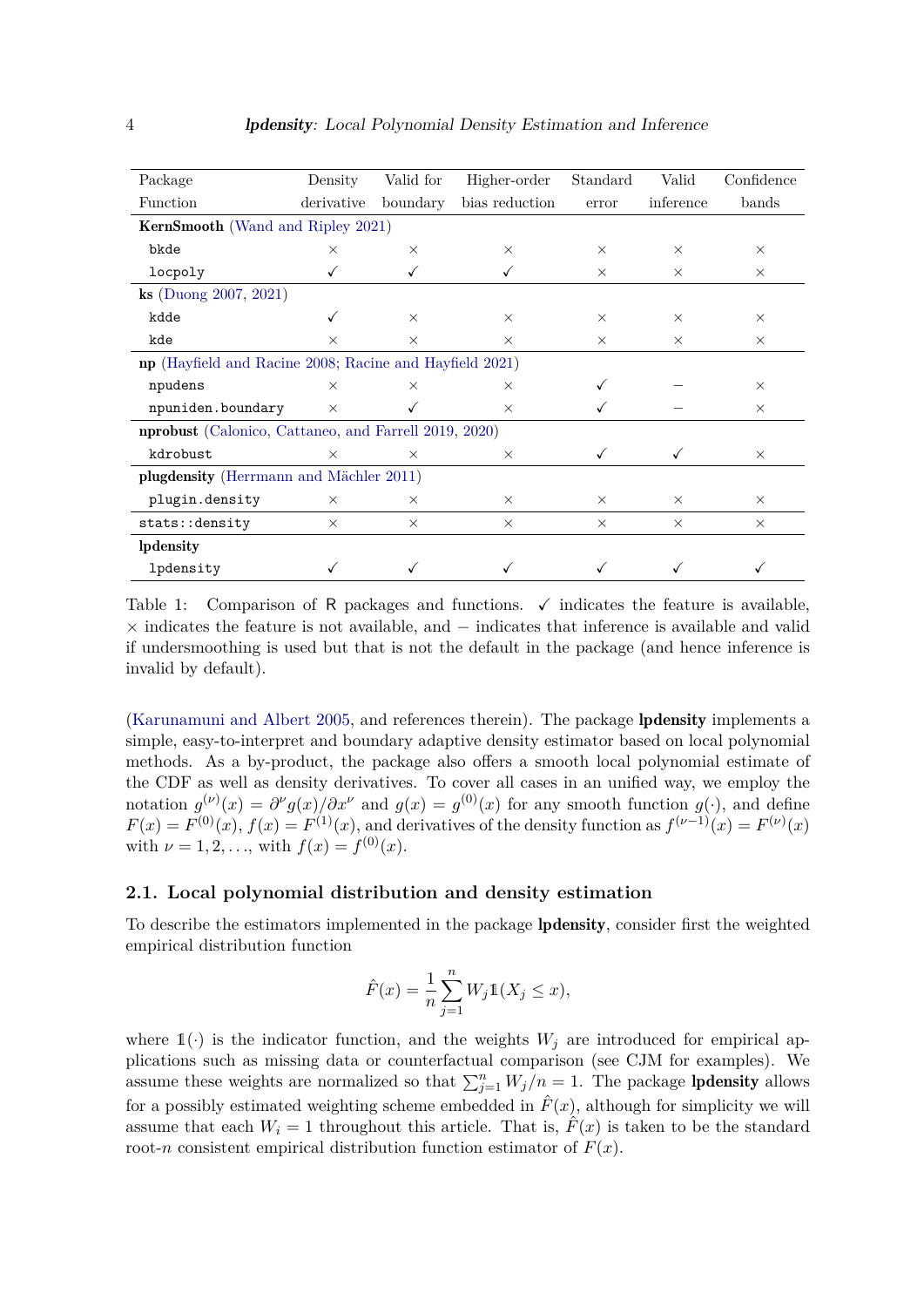As an alternative to conventional kernel density estimators, consider an estimator that first smooths out  $\hat{F}(x)$  using local polynomials, and then constructs an estimator of  $f(x)$  (and its derivatives). For  $x \in \mathcal{X}$ , the estimator implemented in the **lpdensity** package is

$$
\widehat{\beta}_p(x) = \underset{\mathbf{b} \in \mathbb{R}^{p+1}}{\arg \min} \sum_{i=1}^n \left( \widehat{F}(X_i) - \mathbf{r}_p(X_i - x)^\top \mathbf{b} \right)^2 K \left( \frac{X_i - x}{h} \right)
$$

$$
= \left[ \frac{1}{0!} \widehat{F}_p(x) - \frac{1}{1!} \widehat{f}_p(x) - \frac{1}{2!} \widehat{f}_p^{(1)}(x) \cdots - \frac{1}{p!} \widehat{f}_p^{(p-1)}(x) \right]^\top,
$$

where  $\mathbf{r}_p(u) = (1, u, u^2, \dots, u^p)^\top$  is the *p*-th order polynomial expansion,  $K(\cdot)$  is a kernel function such as the uniform or triangular kernel, and *h* is a positive vanishing bandwidth sequence. The estimator approximates the discontinuous empirical CDF  $\hat{F}(x)$  by a smooth local polynomial expansion using the weighting scheme implied by the kernel function, localized around the evaluation point *x* according to the bandwidth *h*. CJM showed that

$$
\widehat{\boldsymbol{\beta}}_p(x) \stackrel{\mathbb{P}}{\rightarrow} \boldsymbol{\beta}_p(x) = \begin{bmatrix} \frac{1}{0!} F(x) & \frac{1}{1!} f(x) & \frac{1}{2!} f^{(1)}(x) & \cdots & \frac{1}{p!} f^{(p-1)}(x) \end{bmatrix}^\top,
$$

as  $h \to 0$  and  $nh^{2p-1} \to \infty$ , where  $\stackrel{\mathbb{P}}{\to}$  denotes convergence in probability. This implies that the least squares coefficients  $\beta_p(x)$  are consistent estimators of the CDF, PDF, and derivatives thereof at the evaluation point *x*.

Therefore, the generic local polynomial distribution estimator takes the form:

$$
\hat{F}_p^{(\nu)}(x) = \hat{f}_p^{(\nu-1)}(x) = \nu! \mathbf{e}_\nu^\top \hat{\boldsymbol{\beta}}_p(x), \qquad 0 \le \nu \le p,
$$

where  $\mathbf{e}_{\nu}$  denotes the conformable unit vector that extracts the  $(\nu+1)$ -th estimated coefficient. This estimator is implemented in the function lpdensity(), given a choice of evaluation point *x*, polynomial degree *p*, derivative order  $\nu$ , kernel function  $K$ , and bandwidth  $h$ . In particular, the local polynomial density estimator is  $\hat{f}_p(x) = \hat{F}_p^{(1)}(x) = \mathbf{e}_1^{\top} \hat{\beta}_p(x)$ , which is implemented via the default 1 pdensity (...,  $p = 2$ ,  $v = 1$ ), employing a quadratic approximation to the empirical distribution function to construct the density estimator  $\hat{f}_2(x)$ . Similarly, higherorder derivatives of the CDF can be estimated through  $\hat{f}_p^{(\nu-1)}(x) = \hat{F}_p^{(\nu)}(x) = \nu! \mathbf{e}_\nu^{\top} \hat{\beta}_p(x)$ for  $2 \leq \nu \leq p$ . We recommend using a local polynomial that is one order higher than the derivative to be estimated,  $p = \nu + 1$ , or more generally to set  $p - \nu$  odd. Of course, it is possible to achieve more bias reduction by increasing the local polynomial order *p*.

The lpdensity() function employs the triangular kernel by default. Other available options include the uniform kernel and the Epanechnikov kernel. Generally speaking, the uniform kernel delivers a smaller asymptotic variance but a larger asymptotic bias for the resulting point estimator. It is possible to reduce its asymptotic bias by using a kernel that is more concentrated around the origin, such as the triangular kernel, at the cost of increasing the asymptotic variance. The choice of the kernel, however, does not affect the orders of the bias and the variance, and hence this is less of a concern compared to bandwidth selection, which we discuss in more detail below. In addition, [Cattaneo, Jansson, and Ma](#page-18-1) [\(2022\)](#page-18-1) show that more efficiency gains can be achieved by first including a higher-order polynomial term and then partialling out this term using a minimum distance approach.

The rest of this section outlines the main properties, both statistical and numerical, of the estimator  $\hat{F}_{p}^{(\nu)}(x)$ , and discusses other related issues such as bandwidth selection, variance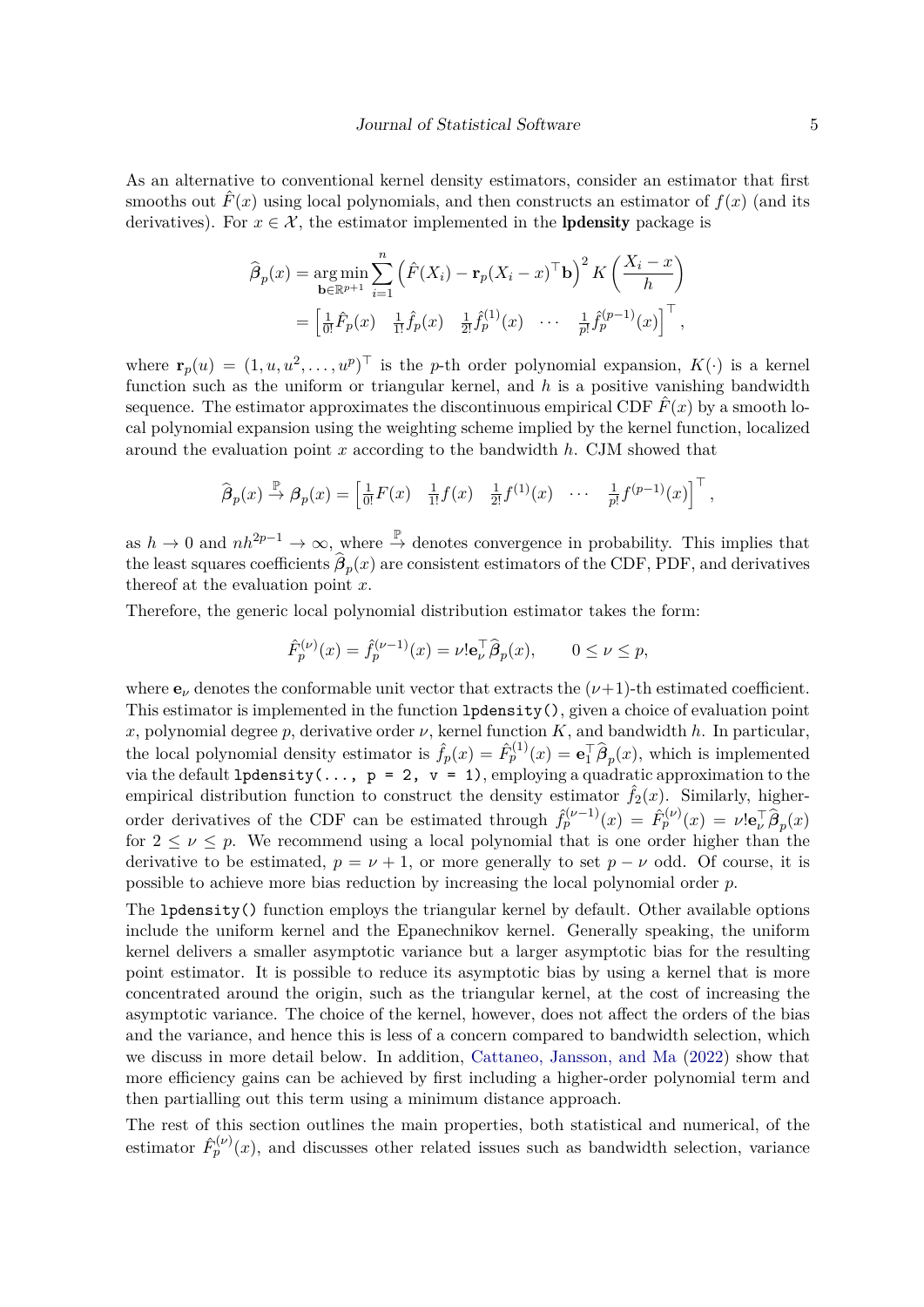estimation, and valid (robust bias-corrected) inference. While the smooth CDF estimator  $\hat{F}_p(x) = \hat{F}_p^{(0)}(x)$  is useful, the density and higher-order derivatives estimators are perhaps more relevant for empirical work. In particular, as mentioned before, the density estimator is intuitive and very easy to implement, while also being boundary adaptive. Thus, the estimator  $f_p(x)$  can be computed for all evaluation points on the (possibly restricted) support of X in an automatic and straightforward way. This explains why the main functions in the package lpdensity refer to density estimation.

#### **2.2. Mean squared error**

The estimator  $\hat{F}_p^{(\nu)}(x)$  can be written in the familiar weighted least squares form:  $\hat{\beta}_p(x)$ (**X**⊤**WX**) −1 (**X**⊤**WY**) with **X** the usual polynomial design matrix and **W** a diagonal matrix consisting of kernel weights. The only difference relative to standard local polynomial regression is that here the "dependent variable" is estimated:  $\mathbf{Y} = [\hat{F}(X_1), \hat{F}(X_2), \dots, \hat{F}(X_n)]^\top$ , where  $\hat{F}(x)$  is the possibly weighted empirical CDF. Unlike other local polynomial density estimators proposed in the literature (e.g., [Cheng, Fan, and Marron](#page-18-5) [1997;](#page-18-5) [Zhang and Karuna](#page-19-2)[muni](#page-19-2) [1998\)](#page-19-2), the estimator  $\hat{F}_p^{(\nu)}(x)$  does not require pre-binning or any other pre-processing of the data beyond constructing the empirical distribution function. As a result, this estimation approach removes the need of choosing the number, position, and length of the bins in a preliminary histogram estimate.

CJM obtained a general stochastic approximation to the bias and variance of the estimator  $\hat{F}_{p}^{(\nu)}(x), \nu = 0, 1, 2, \ldots, p$ , for all evaluation points  $x \in \mathcal{X}$ . Here we discuss the leading case of density estimation and derivatives thereof. For any choice of polynomial order *p*, and  $1 \leq \nu \leq p$ , the variance and bias of  $\hat{F}_p^{(\nu)}(x)$  are approximately

$$
\begin{split} &\mathsf{Var}[\hat{F}_p^{(\nu)}(x)] = \frac{1}{nh^{2\nu - 1}} \mathsf{V}_{\nu, p}(x), \\ &\mathsf{Bias}[\hat{F}_p^{(\nu)}(x)] = h^{p - \nu + 1} \left[ F^{(p+1)}(x) \mathsf{B}_{1, \nu, p}(x) + h \cdot F^{(p+2)}(x) \mathsf{B}_{2, \nu, p}(x) \right], \end{split}
$$

where  $V_{\nu,p}(x)$ ,  $B_{1,\nu,p}(x)$ , and  $B_{2,\nu,p}(x)$  denote quantities that can be constructed directly using only the data, choice of (preliminary) bandwidth, evaluation point, polynomial order, derivative order, and kernel function. That is, all these quantities are in pre-asymptotic form, which has been shown to offer higher-order distributional refinements in the context of local polynomial regression [\(Calonico, Cattaneo, and Farrell](#page-18-6) [2018,](#page-18-6) [2022\)](#page-18-7). Furthermore, it can be shown that  $V_{\nu,p}(x)$ ,  $B_{1,\nu,p}(x)$ , and  $B_{2,\nu,p}(x)$  converge (in probability) to well-defined non-random limits.

Since the above approximations are in pre-asymptotic form and are valid for all evaluation points, we can define a generic pointwise MSE-optimal bandwidth choice as

$$
h_{\text{MSE},p}(x)=\underset{h>0}{\arg\min}\ \text{MSE}[\hat{F}^{(\nu)}_p(x)]=\underset{h>0}{\arg\min}\left\{\text{Var}[\hat{F}^{(\nu)}_p(x)]+\text{Bias}[\hat{F}^{(\nu)}_p(x)]^2\right\}.
$$

The optimal bandwidth also depends on  $\nu$ , but we suppress this in the notation to conserve notation. Under standard regularity conditions,  $h_{\text{MSE},p}(x)$  is MSE optimal in rates for all evaluation points and choices of *p* and *v*; and is MSE-optimal in constants if either (i)  $p - \nu$ is odd or (ii)  $x$  is a boundary point. See [A](#page-20-0)ppendix A for more details.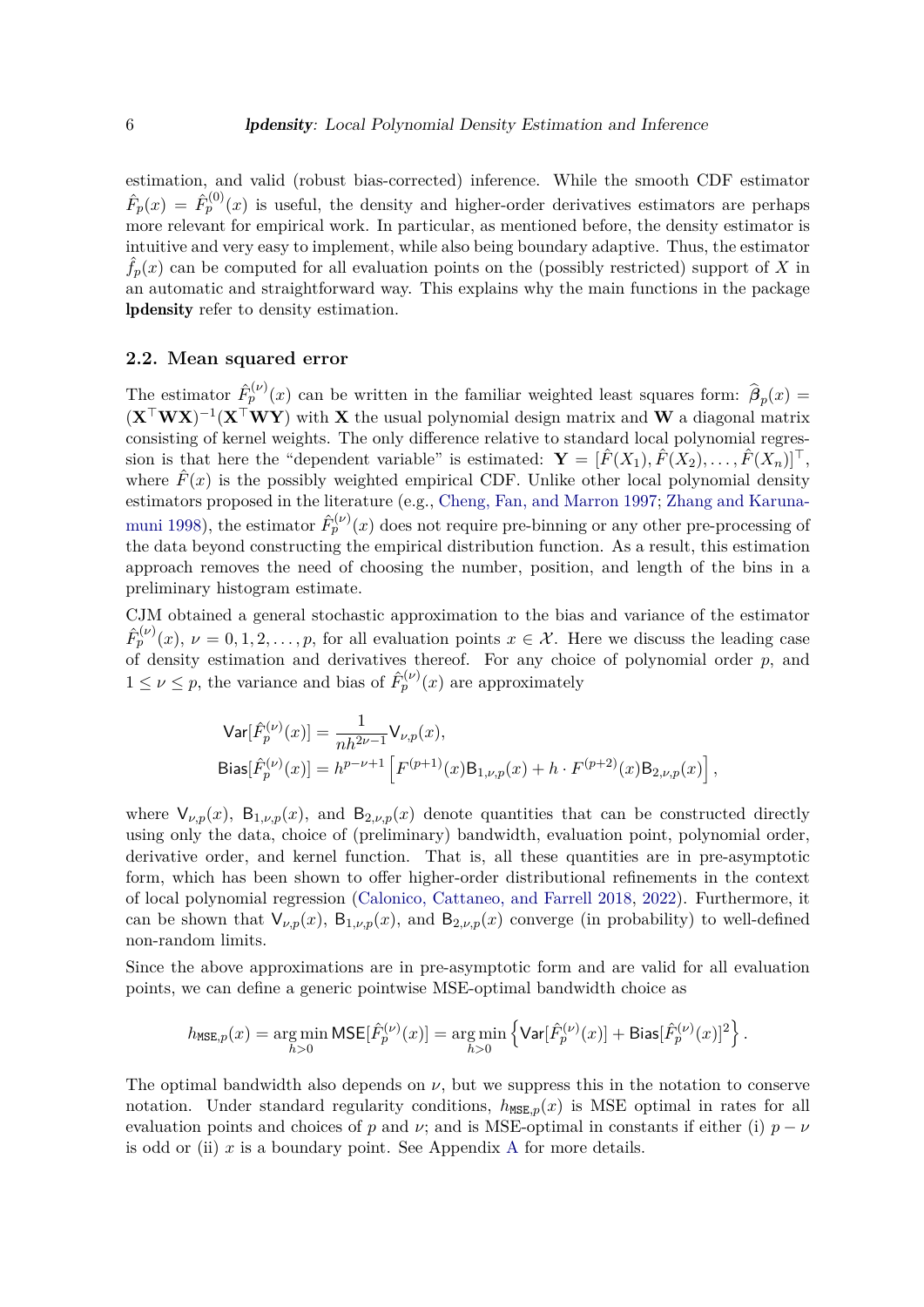We also define the IMSE-optimal bandwidth choice as follows:

$$
h_{\text{IMSE},p} = \underset{h>0}{\arg\min} \int \text{MSE}[\hat{F}_p^{(\nu)}(x)]w(x)\mathrm{d}x,
$$

where  $w(x)$  denotes a user-chosen weighting scheme. Dependence on  $\nu$  is again suppressed to ease notation. In practice, the integral will be approximated using the grid points specified in 1pdensity() or 1pbwdensity(), allowing for both a uniform weighting  $(w(x) = 1)$  as well as the empirical distribution weighting.

The MSE-optimal and IMSE-optimal bandwidth selectors,  $h_{\text{MSE},p}(x)$  and  $h_{\text{IMSE},p}$ , are carefully developed so that they automatically adapt to boundary points, while also retaining their main theoretical features (e.g., rate optimality). In practice, these bandwidths can be computed after replacing the unknown quantities by estimates thereof. We discuss implementation details below.

#### **2.3. Point estimation and robust bias-corrected inference**

Both  $h_{\text{MSE},p}(x)$  and  $h_{\text{IMSE},p}$ , as well as their feasible counterparts, denoted by  $\hat{h}_{\text{MSE},p}(x)$  and  $\hat{h}_{\text{IMSE},p}$ , can be used to construct MSE-optimal or IMSE-optimal point estimators for the PDF or its derivatives. The package **lpdensity** also allows for CDF estimation and computes an (I)MSE-optimal bandwidth, though we do not provide the details here to conserve space: some stochastic approximations change in non-trivial ways because the CDF estimator is  $\sqrt{n}$ -consistent. See CJM for more details.

As it is well known in the nonparametric literature, standard Wald-type inference is not valid when an (I)MSE-optimal bandwidth is used to construct the nonparametric point estimator. To be specific, the following distributional approximation holds for the standard Wald-type test statistic based on the local polynomial density estimator constructed using an (I)MSEoptimal bandwidth:

$$
\mathsf{T}_{\nu,p}(x)=\frac{\hat{F}_p^{(\nu)}(x)-F^{(\nu)}(x)}{\sqrt{\textsf{Var}[\hat{F}_p^{(\nu)}(x)]}}\leadsto \mathcal{N}(\textsf{bias},\ 1),\qquad 1\leq \nu\leq p,
$$

where  $\rightsquigarrow$  indicates convergence in distribution, and  $\mathcal{N}(\mu, \sigma^2)$  denotes the normal distribution with mean  $\mu$  and variance  $\sigma^2$ . The bias term cannot be dropped in general: if the point estimator  $\hat{F}_p^{(\nu)}(x)$  is constructed using an (I)MSE-optimal bandwidth, inference based on the usual "point estimator  $\pm z_{1-\alpha/2}$  × standard error" confidence interval is invalid due to the presence of an asymptotic bias ( $z_\alpha$  denotes the  $\alpha$  quantile of the standard normal distribution). The mechanical solution to this inferential problem is to undersmooth the point estimator  $\hat{F}_p^{(\nu)}(x)$  using an *ad hoc* bandwidth *h* smaller than  $h_{\text{MSE}}(x)$  or  $h_{\text{IMSE}}$ . Of course, the function lpdensity() allows for this approach by simply running bandwidth selection, estimation, and inference in separate steps (see Section [3](#page-9-0) for an illustration).

[Calonico, Cattaneo, and Farrell](#page-18-6) [\(2018,](#page-18-6) [2022\)](#page-18-7) showed that undersmoothing is suboptimal for inference under the same assumptions employed to construct an (I)MSE-optimal bandwidth. Instead, it is demonstrably better, in terms of higher-order distributional approximations and asymptotic coverage properties, to employ robust bias correction (RBC). The idea is to bias correct the point estimator and then adjust the variance accordingly. Heuristically, and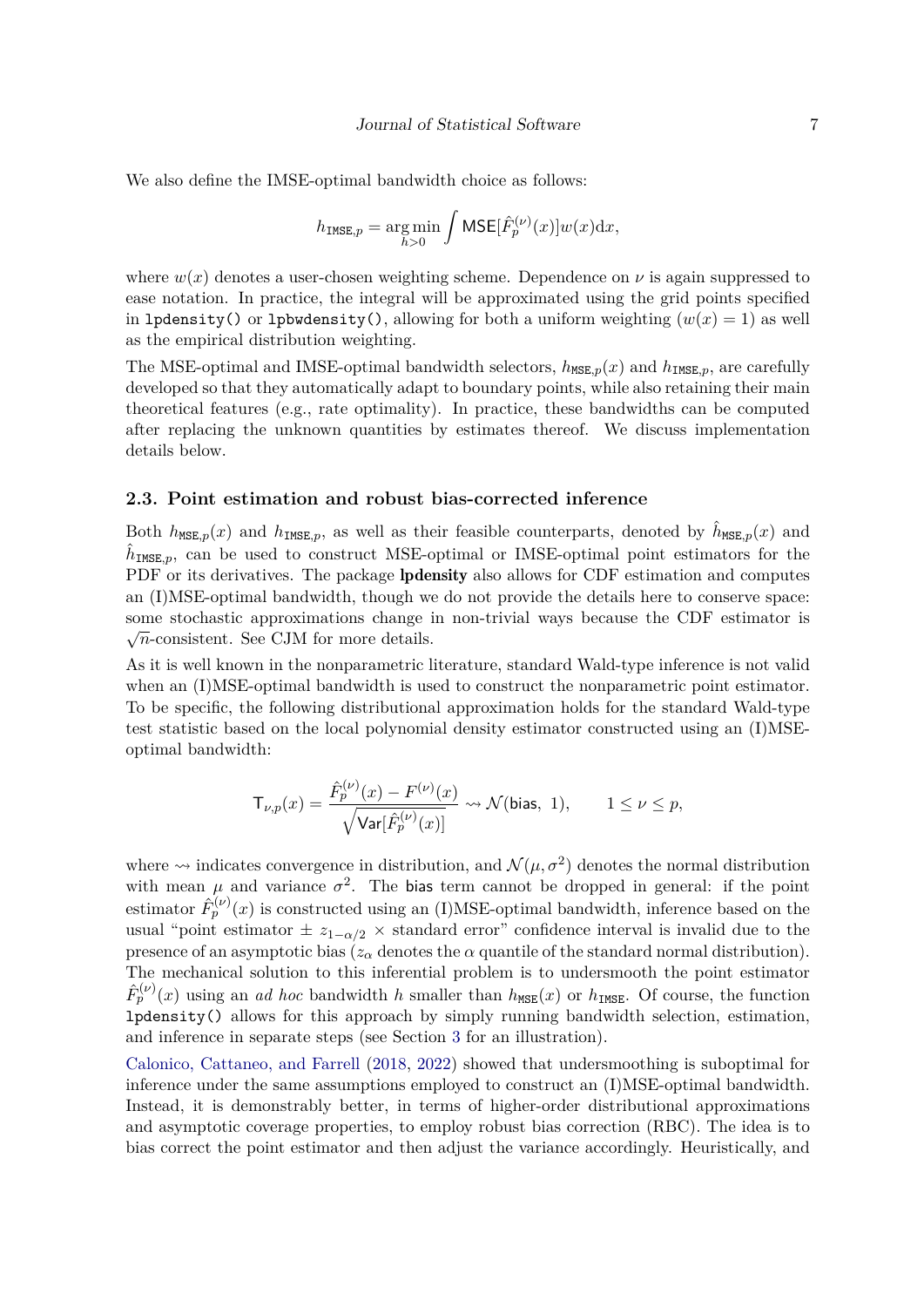abusing notation for simplicity, this leads to the Wald-type test statistic

$$
\mathsf{T}^{\mathtt{RBC}}_{\nu,p}(x)=\frac{\hat{F}^{(\nu),\mathtt{BC}}_p(x)-F^{(\nu)}(x)}{\sqrt{\mathsf{Var}[\hat{F}^{(\nu),\mathtt{BC}}_p(x)]}}\leadsto\mathcal{N}(0,1),\qquad \hat{F}^{(\nu),\mathtt{BC}}_p(x)=\hat{F}^{(\nu)}_p(x)-\mathrm{Bias}[\hat{F}^{(\nu)}_p(x)],
$$

which has a valid standard normal distribution even when an MSE, IMSE or a cross-validationtype bandwidth for  $\hat{F}_p^{(\nu)}(x)$  is used. Confidence intervals with correct asymptotic coverage can be constructed by inverting the test statistic  $\mathsf{T}^{RBC}_{\nu,p}(x)$ . In particular, it can be shown that a RBC confidence interval is equivalent to employing the test statistic  $\mathsf{T}_{\nu,p+1}(x) = \mathsf{T}_{\nu,p}^{\text{RBC}}(x)$ for a particular choice of parameters/implementation. Therefore, the function lpdensity() employs an RBC test statistic by default, assuming an (I)MSE-optimal or cross-validationbased bandwidth for the *p*-th order point estimator is used, denoted generically by  $h_p$ , and therefore forms the test statistic

$$
\mathsf{T}^{\tt RBC}_{\nu,p}(x) \equiv \mathsf{T}_{\nu,p+1}(x;h_p) = \frac{\hat{F}^{(\nu)}_{p+1}(x;h_p) - F^{(\nu)}(x)}{\sqrt{\mathsf{Var}[\hat{F}^{(\nu)}_{p+1}(x;h_p)]}},
$$

and associated confidence intervals

$$
\mathsf{CI}^{\tt RBC}_{\nu,p}(x) \equiv \mathsf{CI}_{\nu,p+1}(x;h_p) = \left[ \hat{F}^{(\nu)}_{p+1}(x;h_p) \pm z_{1-\alpha/2} \sqrt{\mathsf{Var}[\hat{F}^{(\nu)}_{p+1}(x;h_p)]} \right].
$$

The notation makes the bandwidth explicit to distinguish the two polynomial degrees used in constructing the point estimator and the RBC confidence interval/test statistic: (i) a *p*-th order polynomial is used for point estimation (and bandwidth selection), and (ii) a  $(p+1)$ -th order polynomial is used for inference.

More generally, the package **lpdensity** implements confidence intervals of the form:

$$
\mathsf{CI}^{\mathtt{RBC},q}_{\nu,p}(x) \equiv \mathsf{CI}_{\nu,q}(x;h_p) = \left[\hat{F}_q^{(\nu)}(x;h_p) \pm z_{1-\alpha/2}\sqrt{\mathsf{Var}[\hat{F}_q^{(\nu)}(x;h_p)]}\right],
$$

with  $q$  determining the inference approach. The above confidence interval is thus based on inverting the statistic  $\mathsf{T}^{\text{RBC},q}_{\nu,p}(x) \equiv \mathsf{T}_{\nu,q}(x;h_p)$ , and by default we set  $q = p + 1$ . CJM formally showed that the RBC confidence intervals have asymptotically correct coverage:

$$
\lim_{n \to \infty} \mathbb{P}\left[ F^{(\nu)}(x) \in \mathrm{Cl}_{\nu, p}^{\mathrm{RBC}, q}(x) \right] = 1 - \alpha, \qquad \forall x \in \mathcal{X}.
$$

In addition to pointwise confidence intervals, the **lpdensity** package also offers uniform confidence bands for the CDF, PDF, or derivatives thereof. The uniform confidence band for  $F^{(\nu)}(x)$  takes a similar form,

$$
\mathrm{CB}^{\mathrm{RBC},q}_{\nu,p}(\mathcal{G})\equiv\mathrm{CB}_{\nu,q}(\mathcal{G};h_p)=\left\{\left[\hat{F}_q^{(\nu)}(x;h_p)~\pm~z_{\mathcal{G},1-\alpha/2}\sqrt{\mathrm{Var}[\hat{F}_q^{(\nu)}(x;h_p)]}\right],\quad x\in\mathcal{G}\right\},
$$

with two noticeable differences. First, the confidence band no longer depends on the evaluation point, but rather on a collection of evaluation points,  $\mathcal{G}$ . Second, the critical value also changes, which is now denoted by  $z_{\mathcal{G},1-\alpha/2}$ . In practice, the new critical value can be obtained by first simulating a suitable Brownian bridge on the grid  $\mathcal{G}$ , and then computing the upper  $\alpha$  quantile of the supremum of the simulated process. The option CIuniform = TRUE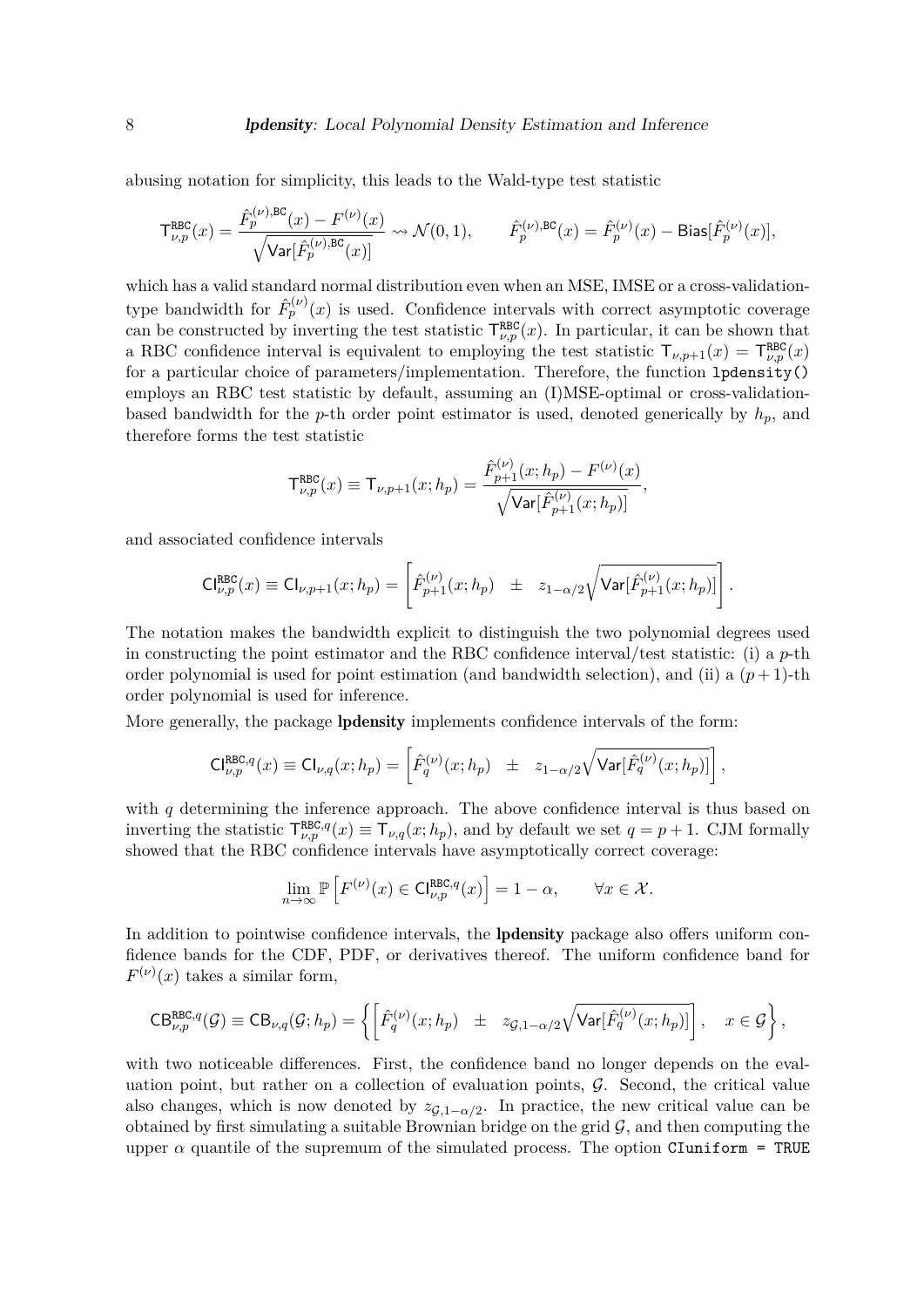enables estimation and reporting of the uniform confidence band, which is turned off by default. CJM established a uniformly valid distributional approximation for the stochastic process  $\{\mathsf{T}^{\text{RBC},q}_{\nu,p}(x): x \in \mathcal{G}\}$ , and proved that a nominal  $1-\alpha$  level RBC confidence band is asymptotically valid:

$$
\lim_{n\to\infty}\mathbb{P}\left[F^{(\nu)}(x)\in\mathsf{Cl}_{\nu,p}^{\mathsf{RBC},q}(\mathcal{G}),\ \forall x\in\mathcal{G}\right]=1-\alpha.
$$

See [Cattaneo, Jansson, and Ma](#page-18-1) [\(2022\)](#page-18-1) for technical details, regularity conditions, and additional discussions.

Robust bias correction methods lead to confidence intervals/bands that will not be centered at the density point estimates because of the recentering introduced by the bias correction. That is, different polynomial orders are used for constructing point estimates and confidence intervals/bands. Setting *q* and *p* to be equal delivers confidence intervals/bands that are centered at the point estimates, but requires undersmoothing for valid inference (i.e., an (I)MSE-optimal bandwdith cannot be used). Hence the bandwidth would need to be specified manually when  $q = p$ , and the point estimates will no longer be (I)MSE-optimal. Sometimes the point estimates may even lie outside of the confidence intervals/bands, which can happen if the underlying distribution exhibits high curvature at some evaluation point(s). One possible solution in this case is to increase the polynomial order *p* or to employ a smaller bandwidth.

#### **2.4. Bandwidth selection**

The package lpdensity implements several bandwidth selectors through lpbwdensity(), including MSE-optimal and IMSE-optimal plug-in rules, as well as rule-of-thumb bandwidth selectors based on a normal reference model. We only outline the main aspects of bandwidth selection here, but further details are given in Appendix [A.](#page-20-0)

To introduce our bandwidth selectors, recall that the quantities  $V_{\nu,p}(x)$ ,  $B_{1,\nu,p}(x)$ , and  $B_{2,\nu,p}(x)$ are given in pre-asymptotic form, and hence they can be computed from the data directly given a pilot/preliminary bandwidth. As a consequence, to construct the (I)MSE-optimal bandwidth, the only unknown quantities are  $F^{(p+1)}(x)$  and  $F^{(p+2)}(x)$ , which can be consistently estimated using the local polynomial density derivative estimators implemented in lpdensity() with a pilot/preliminary bandwidth. To be more precise, the MSE-optimal bandwidth is estimated by

$$
\hat{h}_{\texttt{MSE},p}(x) = \underset{h > 0}{\arg\min} \left\{ \texttt{Var}[\hat{F}^{(\nu)}_p(x)] + \widehat{\texttt{Bias}}[\hat{F}^{(\nu)}_p(x)]^2 \right\},
$$

with  $\widehat{\text{Bias}}[\hat{F}_p^{(\nu)}(x)]$  constructed by replacing  $F^{(p+1)}(x)$  and  $F^{(p+2)}(x)$  with their estimated counterparts. Similarly, the IMSE-optimal bandwidth selector is given by

$$
\hat{h}_{\text{IMSE},p} = \underset{h>0}{\arg\min} \sum_{g_j \in \mathcal{G}} \left\{ \text{Var}[\hat{F}_p^{(\nu)}(g_j)] + \widehat{\text{Bias}}[\hat{F}_p^{(\nu)}(g_j)]^2 \right\},\,
$$

where G is the collection of grid points specified in the function (by default, G takes on nineteen quantile-spaced values over the support of the data).

#### **2.5. CDF estimation**

While the estimator  $\hat{F}_p^{(\nu)}(x)$  is valid for all  $\nu \geq 0$ , our discussion so far focused on the case  $\nu \geq 1$  because the resulting estimators of the density ( $\nu = 1$ ) and its derivatives ( $\nu \geq 2$ )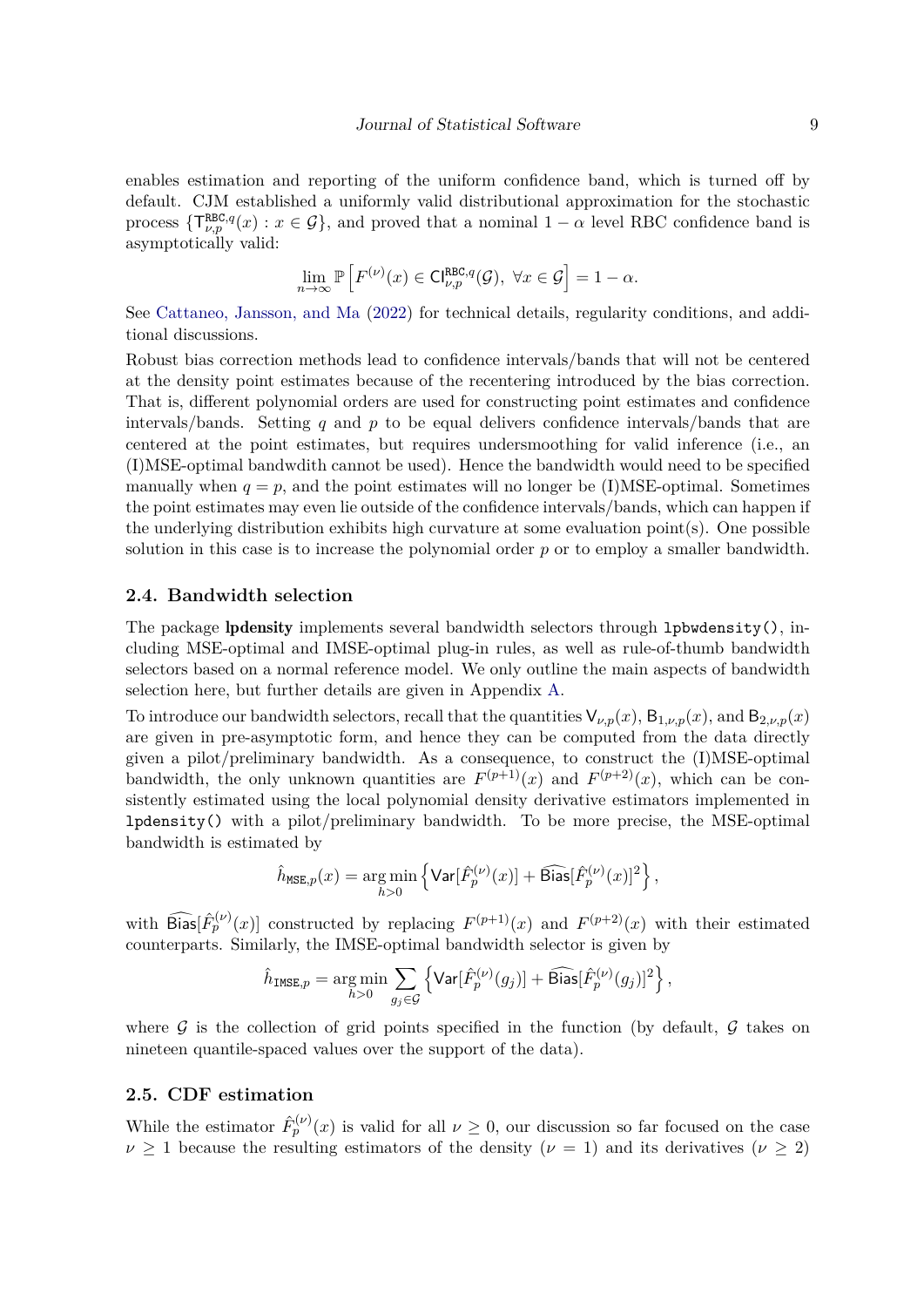are the main focus of the package. Nevertheless, as a by-product, CJM developed analogous estimation, bandwidth selection and RBC inference results for the smooth CDF estimator  $\hat{F}_p(x) = \hat{F}_p^{(0)}(x)$ . These results are also implemented in the package **lpdensity** via the option  $v = 0$ . For example, CDF estimation using a local constant approximation is obtained using lpdensity(...,  $p = 0$ ,  $v = 0$ ), which employs the corresponding MSE-optimal bandwidth (bwselect = "mse-dpi") and a local linear approximation for inference  $(q = p + 1)$  by default.

# **3. Implementation and numerical illustration**

<span id="page-9-0"></span>We showcase some of the main features of the **lpdensity** package. The data consists of 2000 observations simulated from the normal distribution  $\mathcal{N}(1,1)$  truncated from below at 0. We create a discontinuity in density at  $x = 0$  to illustrate the performance of our procedure at boundaries. Panel (a) of Figure [1](#page-9-1) plots a histogram estimate and the true density function.

```
R> set.seed(42)
R> data <- rnorm(4000, mean = -1)
R> data <- data[data < 0]
R> data <- -1 * data[1:2000]
```
#### **3.1. Function** lpdensity()

The function lpdensity() provides both point estimates as well as RBC inference (confidence intervals and bands) employing the local polynomial density estimator, given a grid of points and a bandwidth choice. If the latter are not provided, then by default the function chooses

<span id="page-9-1"></span>

Figure 1: Histogram of the simulated data and the density plot.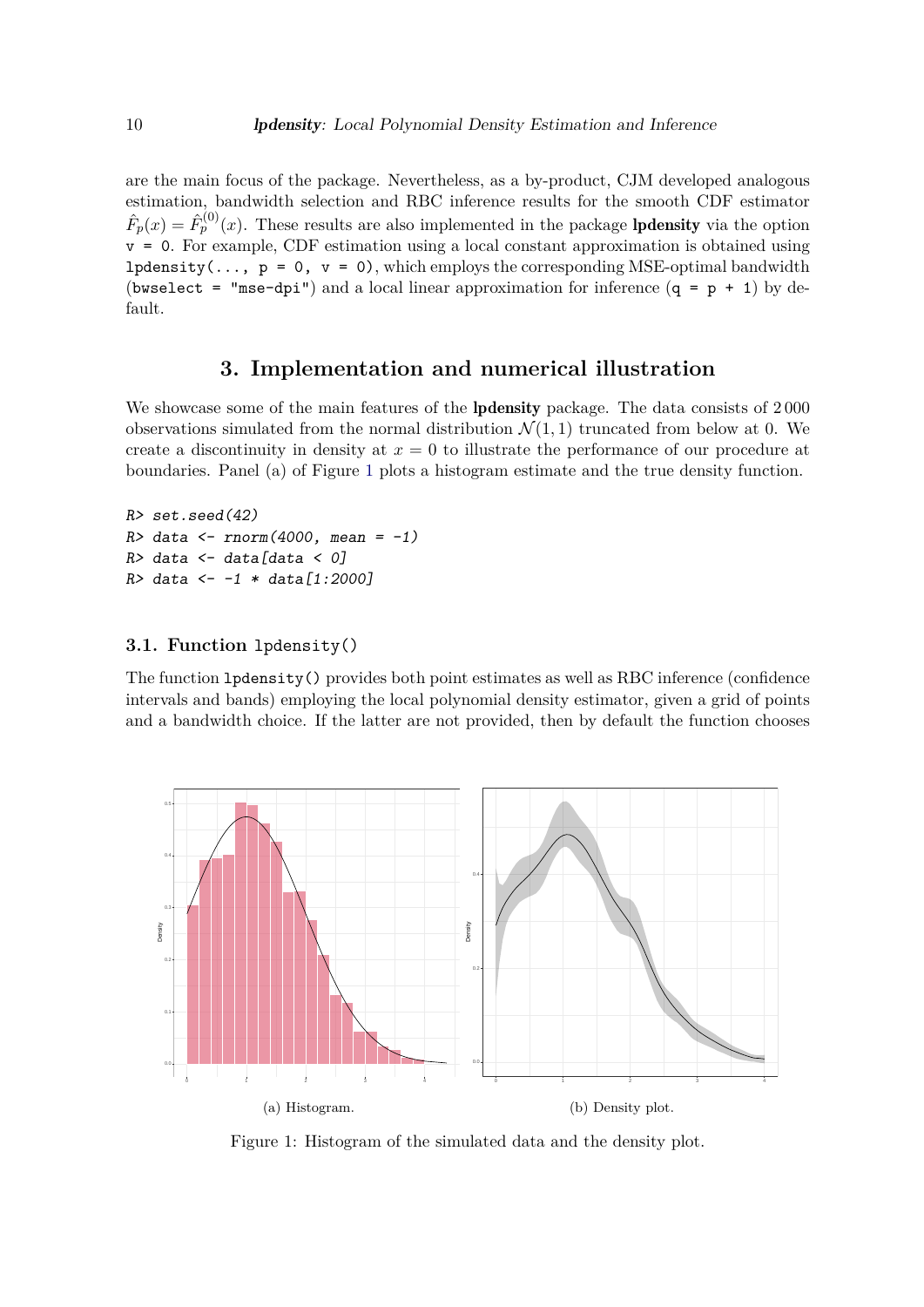nineteen quantile-spaced grid points over the support of the data and computes  $\hat{h}_{\text{MSE},p}(x)$  at each point.

The following command estimates the density function  $(v = 1$ , the default) with fixed bandwidth  $bw = 0.5$  at points  $0, 0.5, \ldots, 4$ , using a local quadratic approximation ( $p = 2$ , the default) to the empirical distribution function. RBC confidence intervals over the grid are also computed, in this case using a local cubic approximation  $(q = 3,$  the default).

```
R model1 <- lpdensity(data, bw = 0.5, grid = seq(0, 4, 0.5))
R> summary(model1)
```
Call: lpdensity

| Sample size                                   | $(n=)$ | -2000         |
|-----------------------------------------------|--------|---------------|
| Polynomial order for point estimation         | $(p=)$ | -2            |
| Density function estimated                    | $(v=)$ |               |
| Polynomial order for confidence interval (q=) |        | 3             |
| Kernel function                               |        | triangular    |
| Bandwidth selection method                    |        | user provided |

| Index                                         | Grid                                           | B.W.                                           | F.ff.n                          | Point<br>Est.                                  | Std.<br>Error                                  | Robust B.C.<br>[ 95% C.I. ]                                                                                          |
|-----------------------------------------------|------------------------------------------------|------------------------------------------------|---------------------------------|------------------------------------------------|------------------------------------------------|----------------------------------------------------------------------------------------------------------------------|
| $\mathbf{1}$<br>$\mathfrak{D}$<br>3<br>4<br>5 | 0.0000<br>0.5000<br>1.0000<br>1.5000<br>2.0000 | 0.5000<br>0.5000<br>0.5000<br>0.5000<br>0.5000 | 355<br>799<br>919<br>820<br>564 | 0.2908<br>0.3986<br>0.4822<br>0.4116<br>0.2946 | 0.0436<br>0.0147<br>0.0160<br>0.0150<br>0.0137 | $0.1413$ ,<br>0.4121<br>$0.3525$ .<br>0.4402<br>$0.4572$ .<br>0.5545<br>$0.3767$ .<br>0.4675<br>$0.2662$ ,<br>0.3465 |
| 6<br>7<br>8<br>9                              | 2.5000<br>3,0000<br>3.5000<br>4.0000           | 0.5000<br>0.5000<br>0.5000<br>0.5000           | 320<br>147<br>59<br>15          | 0.1475<br>0.0674<br>0.0259<br>0.0065           | 0.0099<br>0.0069<br>0.0045<br>0.0022           | $0.1071$ .<br>0.1626<br>$0.0438$ .<br>0.0821<br>$0.0120$ .<br>0.0369<br>$-0.0027$ .<br>0.0151                        |

The first part of the output provides basic information on the options specified in the function. For example, the default estimand is the density function, indicated by Density function estimated  $(v=)$  1. The rest of the output gives estimation results, including (i) Grid: the grid points; (ii)  $B.W.:$  the bandwidths; (iii)  $Eff.n.:$  the effective sample size for each grid point; (iv) Point Est.: the point estimates using polynomial order p, and the associated standard errors under Std. Error; (v) Robust B.C.[95% C.I.]: robust bias-corrected 95% confidence intervals. Point estimates, standard errors, and other information can be easily extracted for further statistical analysis. The output is stored in a standard matrix, and can be accessed with the following:

R> model1\$Estimate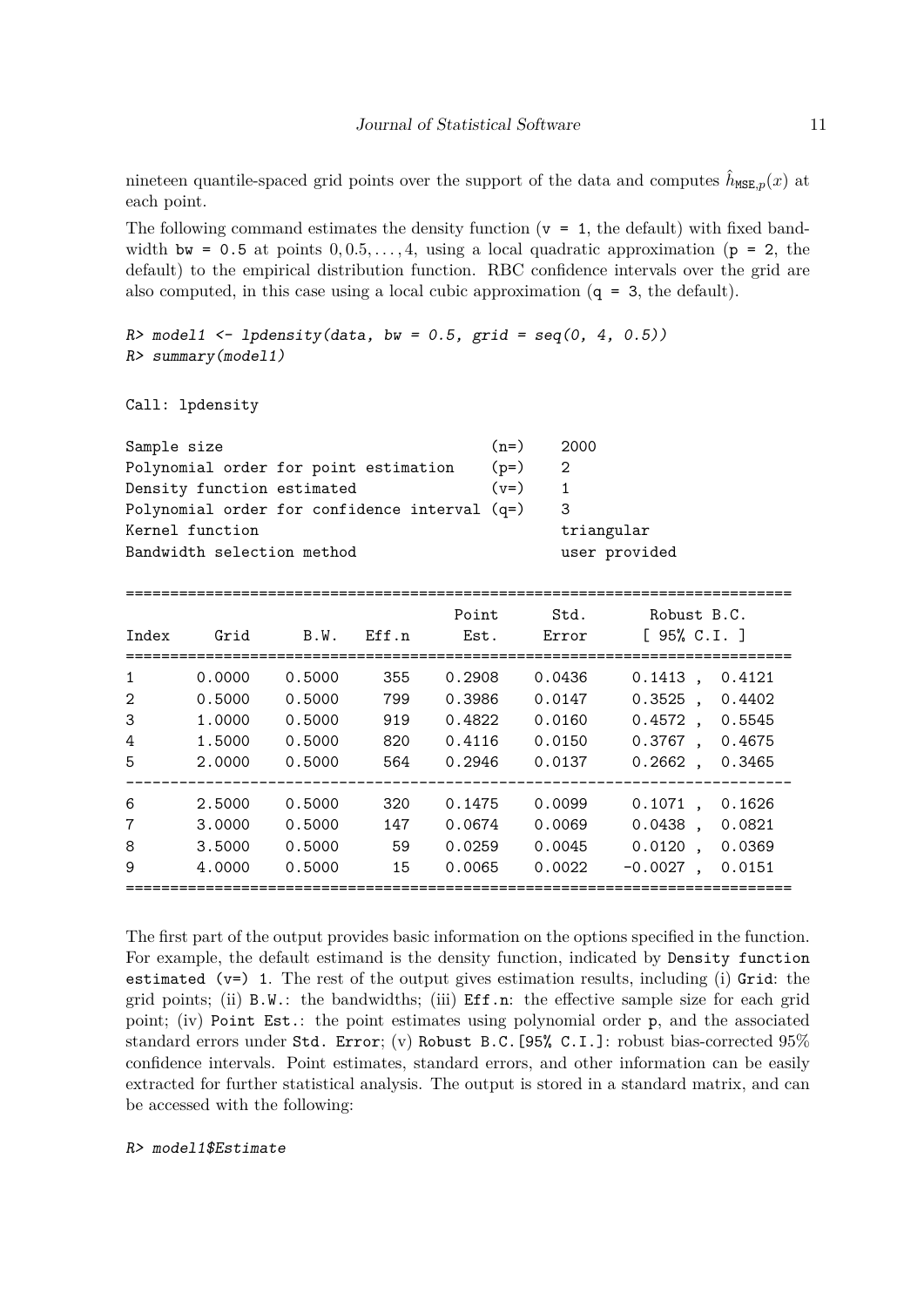When the argument grid is suppressed, the evaluation points will be the 0*.*05*,* 0*.*1*, . . . ,* 0*.*9*,* 0*.*95 quantiles computed from the data. Conventional inference results (i.e., without robust bias correction) can be obtained by setting  $q = p$ . For example (output is suppressed):

R> summary(lpdensity(data, bw =  $0.5$ , p = 2, q = 2))

It is also possible to suppress the argument bw, and the function will select the bandwidth automatically by minimizing (an estimated approximation to) the mean squared error, employing lpbwdensity(). Other bandwidth selection methods are available; we will illustrate data-driven bandwidth selection procedures in an upcoming subsection.

The method summary() takes six additional arguments. The first one, alpha, specifies the (one minus) nominal coverage of the confidence interval, with default being 0.05. Another argument is sep, which controls the horizontal separator. The default value is 5, and hence a dashed line is drawn after every five grid points. This feature can be suppressed by setting it to 0. Sometimes it may be desirable to report only a subset of the estimates, which can be done by using either the grid or the gridIndex option. The grid option allows reporting results for a selected set of grid points originally specified in the lpdensity() function, while gridIndex helps achieve the same goal by specifying the indices of the grid points. The last two options are related to confidence bands. By setting CIuniform = TRUE, a uniform confidence band, instead of pointwise confidence intervals, will be reported. Because the critical values have to be simulated in this case, the number of simulations used is controlled by the option CIsimul (its default value is 2 000). The following example produces the 99% confidence band for four grid points 0, 0*.*5, 1 and 2, with dashed lines appearing after every three grid points. (Fixing the random seed allows reproducing the simulated critical values and the confidence intervals.)

R> set.seed(123)

 $R$  summary(model1, alpha = 0.01, sep = 3, grid =  $c(0, 0.5, 1, 2)$ , + CIuniform = TRUE)

```
Call: lpdensity
```

| $(n=)$ | 2000                                            |
|--------|-------------------------------------------------|
| $(p=)$ | -2                                              |
| $(v=)$ |                                                 |
|        |                                                 |
|        | triangular                                      |
|        | user provided                                   |
|        | Polynomial order for confidence interval $(q=)$ |

| Index                               | Grid                       | B.W.                       | Eff.n             | Point<br>Est.              | Std.<br>Error              | Robust B.C.<br>[ Unif. 99% C.I. ]                        |  |
|-------------------------------------|----------------------------|----------------------------|-------------------|----------------------------|----------------------------|----------------------------------------------------------|--|
| $\mathbf{1}$<br>$\overline{2}$<br>3 | 0.0000<br>0.5000<br>1,0000 | 0.5000<br>0.5000<br>0.5000 | 355<br>799<br>919 | 0.2908<br>0.3986<br>0.4822 | 0.0436<br>0.0147<br>0.0160 | 0.0606<br>0.4927<br>0.3263<br>0.4664<br>0.4283<br>0.5835 |  |
| 5                                   | 2.0000                     | 0.5000                     | 564               | 0.2946                     | 0.0137                     | 0.2423<br>0.3704                                         |  |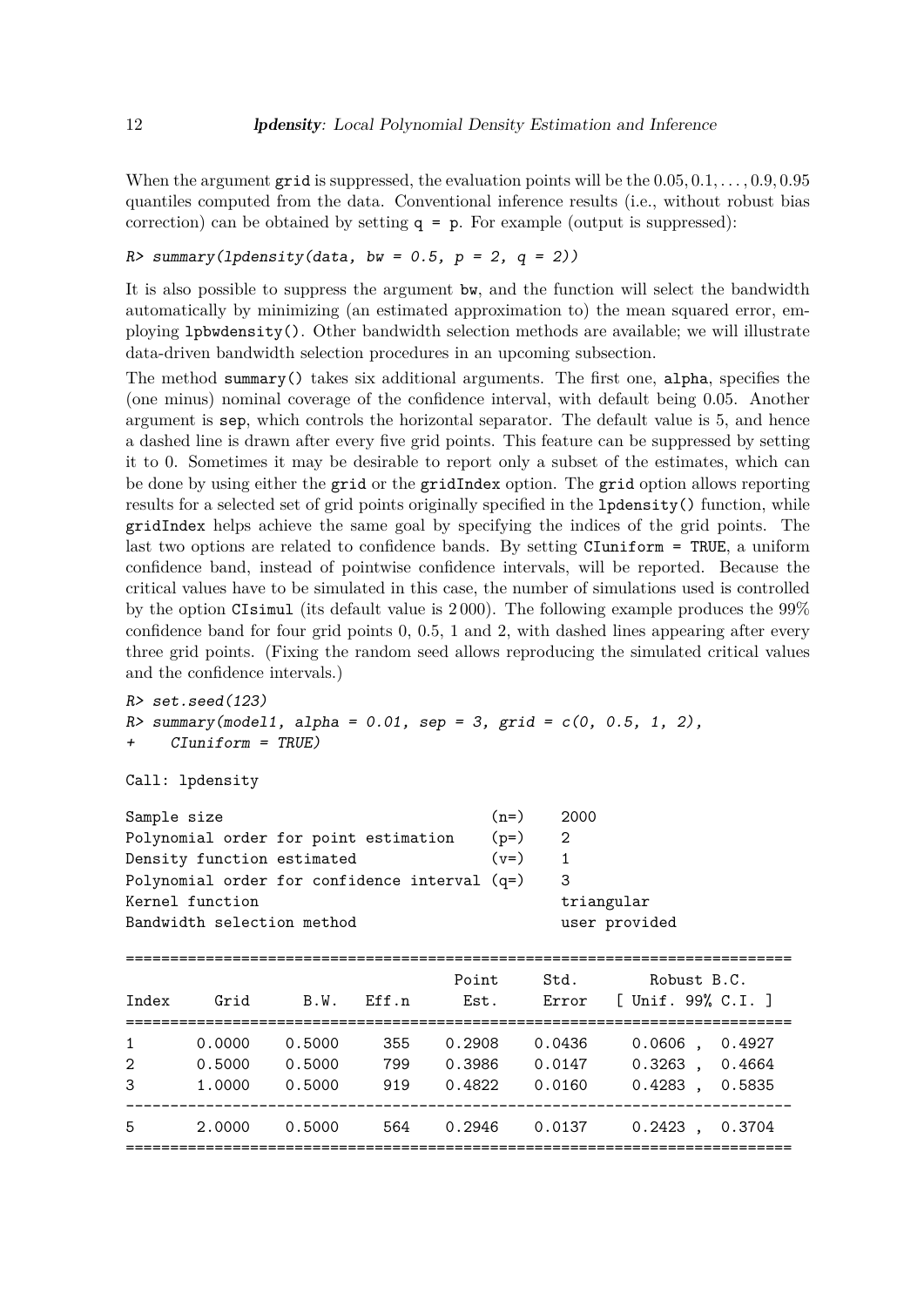Another important argument in lpdensity() is scale, which scales the point estimates and standard errors. This is particularly useful if only part of the data is used. For example, assume one would like to estimate the PDF using the two subsamples  $\{X_i: X_i \leq 1.5\}$  and  ${X_i : X_i > 1.5}$  separately. Simply splitting the data will not give consistent estimates, as it produces conditional (rather than marginal) density estimates:

```
R> lpdensity(data[data < 1.5], bw = 0.5, grid = 1.5) $Estimate[, "f_p"]
R> lpdensity(data[data > 1.5], bw = 0.5, grid = 1.5)$Estimate[, "f_p"]
R > dnorm(1.5, mean = 1, sd = 1) / pnorm(0, mean = 1, sd = 1,
+ lower.tail = FALSE)
[1] 0.6755464
[1] 1.222052
[1] 0.4184555
```
The previous commands give point estimates 0*.*676 and 1*.*222, which are far from the true value 0*.*418. To have consistent estimates, we need to scale the estimates by the proportion of the data used for estimation:

```
R> lpdensity(data[data < 1.5], bw = 0.5, grid = 1.5,
+ scale = sum(data < 1.5)/2000)$Estimate[, "f_p"]
R> lpdensity(data[data > 1.5], bw = 0.5, grid = 1.5,
+ scale = sum(data > 1.5)/2000)$Estimate[, "f_p"]
[1] 0.4303231
[1] 0.443605
```
#### **3.2. Function** plot()

The function  $plot()$ , along with many other methods, is supported. This function takes the output from lpdensity() and produces plots of point estimates and robust bias-corrected confidence intervals/bands over the grid of evaluation points selected. Panel (b) of Figure [1](#page-9-1) shows how plots can be easily generated.

```
R> model2 \leftarrow lpdensity(data, bw = 0.5, grid = seq(0, 4, 0.05))
R> plot(model2) + theme(legend.position = "none")
```
The confidence intervals/bands are not centered at the point estimates in general. As described in Section [2,](#page-2-0) by default the point estimates are constructed using MSE-optimal bandwidths, which implies the smoothing bias is non-negligible and hence valid inference should be based on robust bias-corrected confidence intervals.

The function plot() allows for customization: Figure [2](#page-13-0) illustrates some of the features. For Panel (d), we again fix the random seed to reproduce the simulated critical values and the confidence band.

```
R> plot(model12, CItype = "line") + theme(legend. position = "none")R> plot(model2, type="points", CItype="ebar", grid = seq(0, 4, 0.5)) +
     theme(legend. position = "none")
```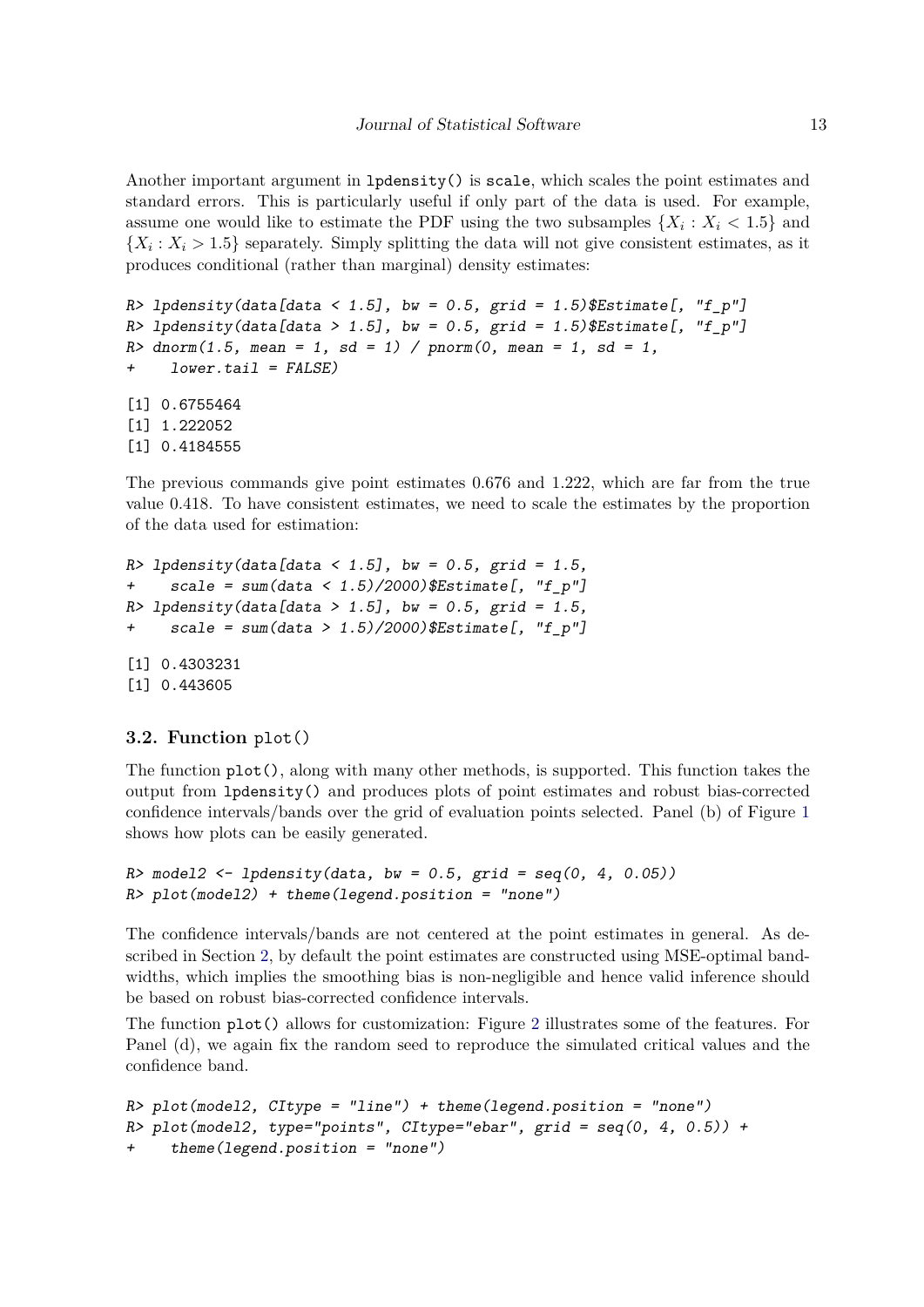<span id="page-13-0"></span>

Figure 2: Density plots with different specifications.

```
R> plot(model2, hist = TRUE, histData = data, histBreaks = seq(0, 4, 0.2)) +
+ theme(legend.position = "none")
R> set.seed(123)
R> lpdensity.plot(model2, alpha = 0.1, CIuniform = TRUE) +
     \tt theme(legend. position = "none")
```
#### **3.3. Function** lpbwdensity()

The function lpbwdensity() implements four bandwidth selectors, (i) MSE-optimal plug-in bandwidth selector, denoted by "mse-dpi" (this is the default option), (ii) IMSE-optimal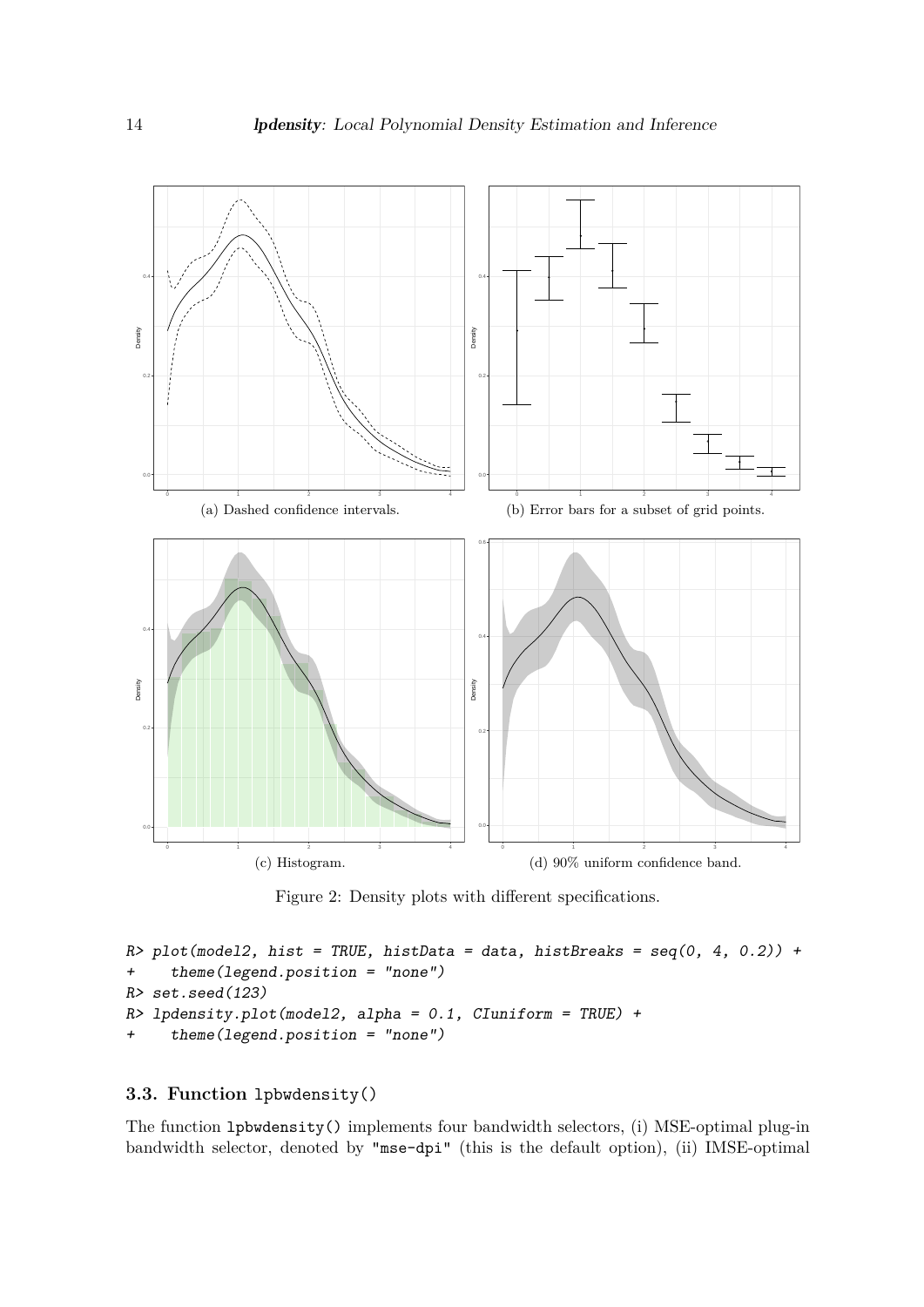plug-in bandwidth selector, denoted by "imse-dpi", (iii) rule-of-thumb bandwidth selector with a normal reference model, denoted by "mse-rot", and (iv) integrated rule-of-thumb bandwidth selector, denoted by "imse-rot". We illustrate some of the main features of lpbwdensity() with the same simulated data used previously.

By default, lpbwdensity() computes the MSE-optimal bandwidth for estimating the PDF with a local quadratic regression and triangular kernel, on 19 quantile-spaced grid points: lpbwdensity(...,  $p = 2$ ,  $v = 1$ , bwselect = "mse-dpi", kernel = "triangular"). The output resembles that of lpdensity(), and provides basic information for the data and options specified, as well as a matrix with three columns: (i) Grid for grid of evaluation points, (ii) B.W. for estimated bandwidths, and (iii) Eff.n for effective sample size at each grid point given the estimated bandwidth. The following is an example with a user-chosen grid of evaluation points.

```
R model1bw \leftarrow lpbwdensity(data, grid = seq(0, 4, 0.5))
R> summary(model1bw)
```
Call: lpbwdensity

| Sample size                        | Kernel function  | Density function estimated                                                | Polynomial order for point estimation (p=) | $(n=)$<br>$(v=)$ | 2000<br>2<br>1<br>triangular |
|------------------------------------|------------------|---------------------------------------------------------------------------|--------------------------------------------|------------------|------------------------------|
| Bandwidth selection method         |                  | mse-dpi                                                                   |                                            |                  |                              |
| Index                              | Grid             | B.W.                                                                      | F.ff.n                                     |                  |                              |
| 1<br>$\overline{2}$<br>3<br>4<br>5 | 0.0000<br>2.0000 | 0.4064<br>$0.5000$ $0.6266$<br>1.0000 0.4721<br>1.5000   0.6474<br>1.0662 | 287<br>933<br>872<br>1048<br>1216          |                  |                              |
|                                    |                  |                                                                           |                                            |                  |                              |

-------------------------------- 6 2.5000 0.5835 385 7 3.0000 0.5991 175 8 3.5000 0.6458 80 9 4.0000 0.6170 22

===================================

The estimated bandwidths from this function can be used as input for lpdensity(), but constructing bandwidths in a separate step is redundant: bandwidth selection can be specified directly through the option bwselect in lpdensity(). For example, the following first computes the IMSE-optimal bandwidth and then estimates the density function:

 $R$ > model5 <- lpdensity(data, grid = seq(0, 4, 0.5), bwselect="imse-dpi") R> summary(model5)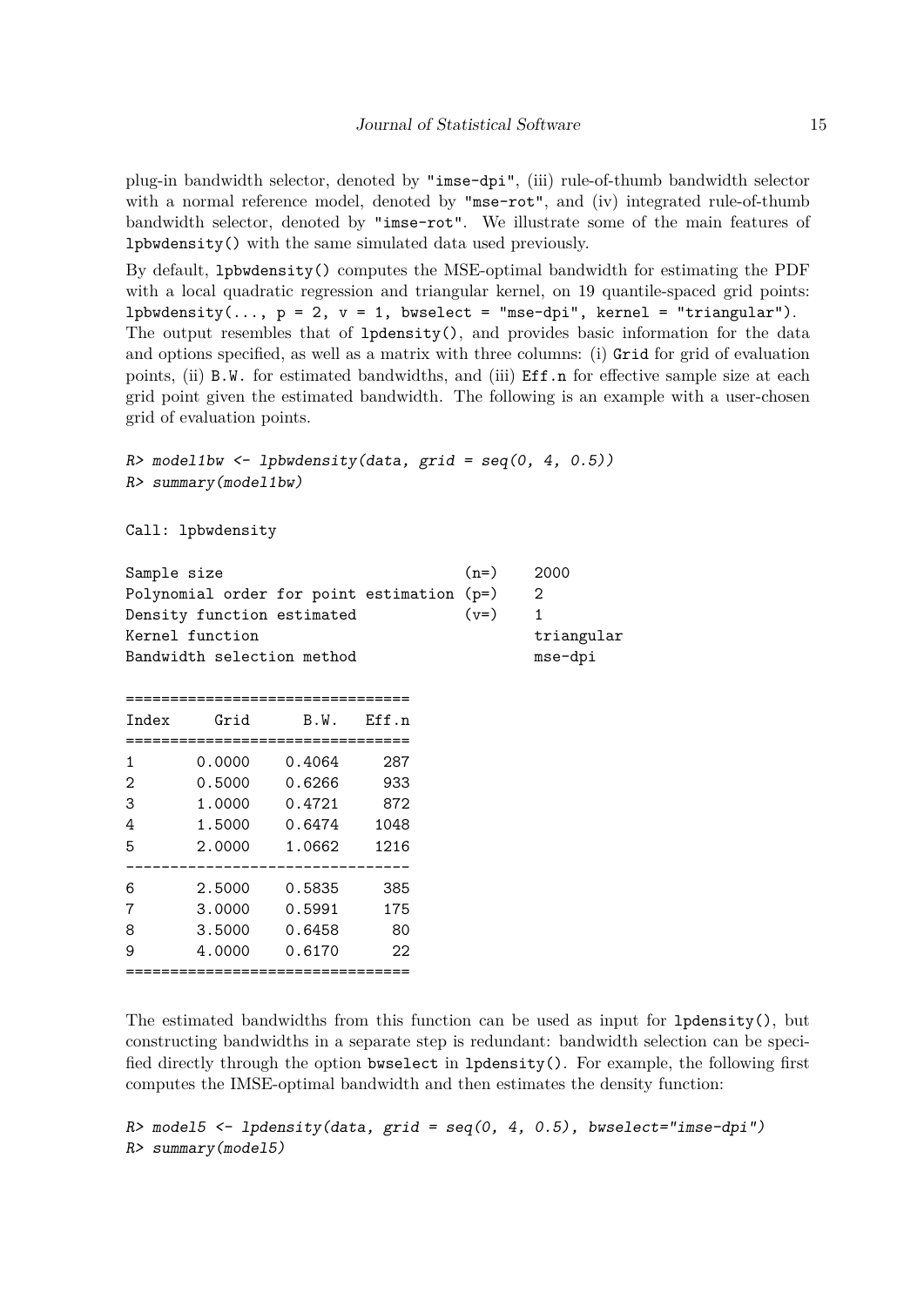<span id="page-15-0"></span>

Figure 3: Density plot with IMSE-optimal bandwidth and under-smoothing.

It may be helpful to estimate bandwidths in a separate, first step so that they can be modified prior to estimation and inference (e.g., to implement *ad hoc* undersmoothing). To show this procedure, we reproduce Panel (b) of Figure [1](#page-9-1) with the estimated IMSE-optimal bandwidth as well as *ad hoc* under-smoothing (where the IMSE-optimal bandwidth is divided by 2). See the following code and Figure [3.](#page-15-0)

```
R model6bwIMSE <- lpbwdensity(data, grid = seq(0, 4, 0.05),
+ bwselect = "imse-dpi")
R> model6 <- lpdensity(data, grid = seq(0, 4, 0.05),
+ bw = model6bwIMSE$BW[, "bw"])
R> plot(model6) + theme(legend.position = "none")
R> model7 <- lpdensity(data, grid = seq(0, 4, 0.05),
+ bw = model6bwIMSE$BW[, "bw"] / 2)
R> plot(model7) + theme(legend.position = "none")
```
To prevent the estimated bandwidth from being too small, the default implementation in the lpbwdensity() function requires the local neighborhood around the evaluation point to contain at least  $20 + p + 1$  (unique) observations. If the resulting neighborhood is not large enough, then the bandwidth is enlarged until the minimum number of observations is met. The default values can be changed through the options nLocalMin, controlling the minimum number of observations in each local neighborhood, and nUniqueMin, controlling the minimum number of unique observations in each local neighborhood. This minimal local sample size checking feature can be turned off by setting regularize=FALSE. Finally, the package lpdensity also includes checks and adjustments for repeated observations of the variable *X* in the data. This feature can be turned off by setting massPoints=FALSE.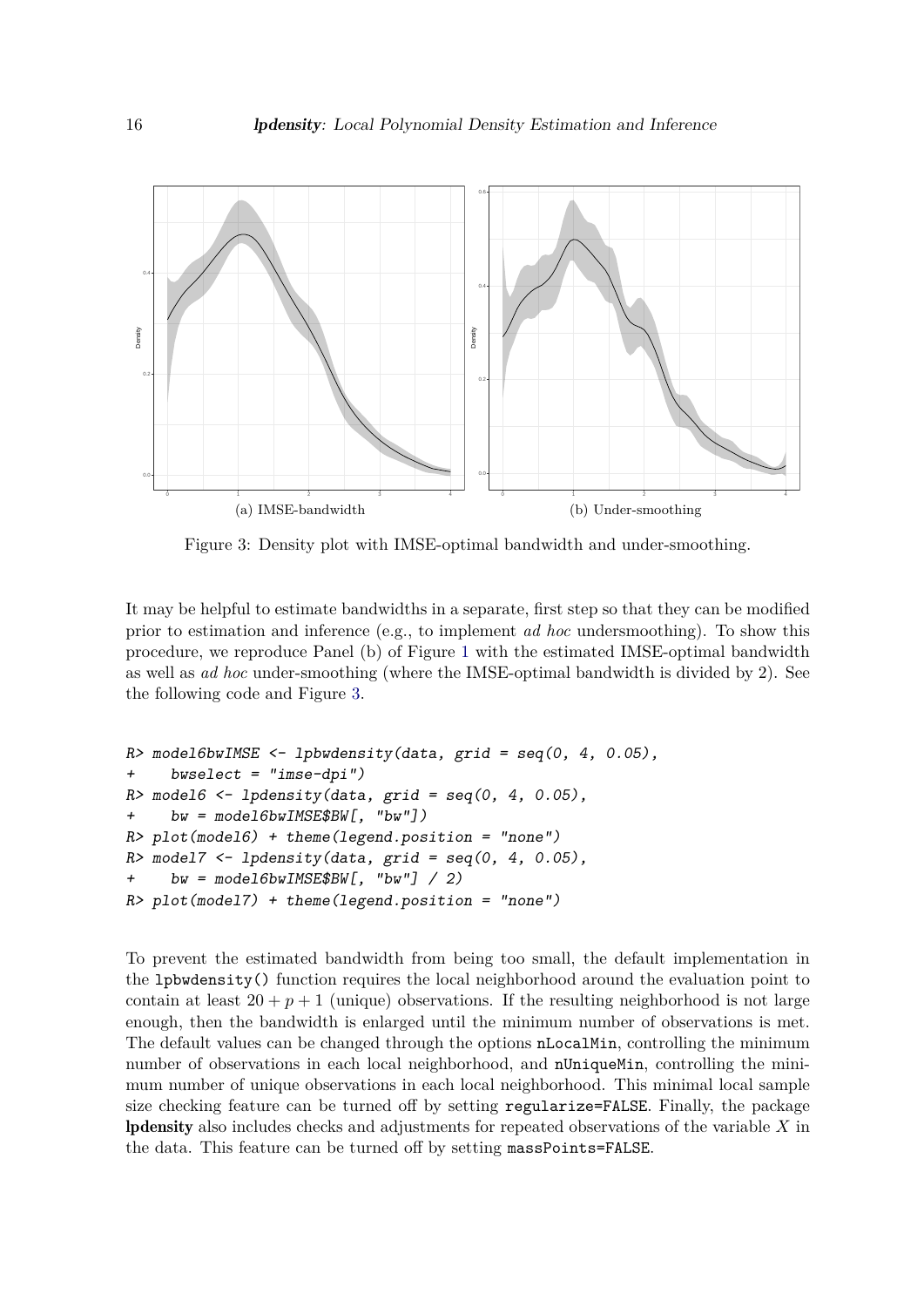# <span id="page-16-0"></span>**4. Simulation evidence and comparison with other R packages**

We illustrate the finite-sample performance of our **lpdensity** package in a simulation study, and compare it with other R packages implementing kernel-based density estimation procedures. The functions/packages we consider are:  $b$ kde() and  $locpoly($ ) in the **KernSmooth** package [\(Wand and Ripley](#page-19-4) [2021\)](#page-19-4), kdde() and kde() in the ks package [\(Duong](#page-18-8) [2007,](#page-18-8) [2021\)](#page-18-9), npudens() and npuniden.boundary() in the np package [\(Hayfield and Racine](#page-18-10) [2008;](#page-18-10) [Racine and Hayfield](#page-18-11) [2021\)](#page-18-11), kdrobust() in the nprobust package [\(Calonico, Cattaneo, and Farrell](#page-18-12) [2019,](#page-18-12) [2020\)](#page-18-13), plugin.density() in the plugdensity package [\(Herrmann and Mächler](#page-18-14) [2011\)](#page-18-14), as well as the built-in density estimator stats::density().

Table [1](#page-3-0) provides a brief summary of their main features. First, three packages offer valid density estimates at (or near) boundaries, including KernSmooth, np and our lpdensity. However, only **KernSmooth** and **lpdensity** provide automatic boundary carpentry, while **np** requires specifying boundary kernels. Second, only two packages, KernSmooth and lpdensity, support higher-order bias reduction. Third, statistical inference is available in **np**, **nprobust**, and lpdensity. However, among these three packages, only nprobust and lpdensity account for the possibly leading smoothing bias when constructing test statistics/confidence intervals using (I)MSE-optimal bandwidths, and nprobust is not valid at or near boundary points. In addition, our lpdensity package is the only one that supports constructing uniform confidence bands. Fourth, only three packages, KernSmooth, ks and lpdensity, offer density derivative estimation. In summary, the lpdensity package provides valid density and derivatives estimation for both interior and boundary evaluation points, allows higher-order bias reduction through the use of higher-order local polynomial approximations, and offers several (I)MSEoptimal bandwidth selection methods. For statistical inference, lpdensity takes into account the possibly leading smoothing bias, and hence delivers (asymptotically) valid testings and confidence intervals/bands, both pointwise and uniformly over evaluation points.

We now describe our simulation design. The data consists of a random sample of size  $n =$ 1000, generated either from the normal distribution  $\mathcal{N}(1,1)$  truncated below at 0 (column "Truncated Normal"), or the exponential distribution with a scale parameter of 1 (column "Exponential"). We consider the estimation of the PDF at three evaluation points:  $x =$ 1.5,  $x = 0.2$  and  $x = 0$ , corresponding to interior, near boundary and boundary regions, respectively. We employ 2 000 Monte Carlo repetitions. Simulation results are reported in Table [2.](#page-17-1) For the point estimate, we report its bias (column "Bias"), standard deviation (column "SD") and root mean squared error (column "RMSE"). Whenever available, we also report the empirical coverage probability of a nominal 95% confidence interval (column "EC") as well as its average length (column "IL").

At the interior evaluation point, all procedures perform similarly in terms of RMSE and empirical coverage. Point estimates obtained using lpdensity() have relatively small RM-SEs, and the corresponding RBC confidence intervals exhibit satisfactory coverage properties. When the evaluation point is close to or exactly at the boundary, most packages or functions are no longer valid, and hence we only report simulation results for  $loop(y)$ , npuniden.boundary(), and lpdensity(). In such cases, lpdensity() delivers points estimates and confidence intervals with excellent finite-sample performance.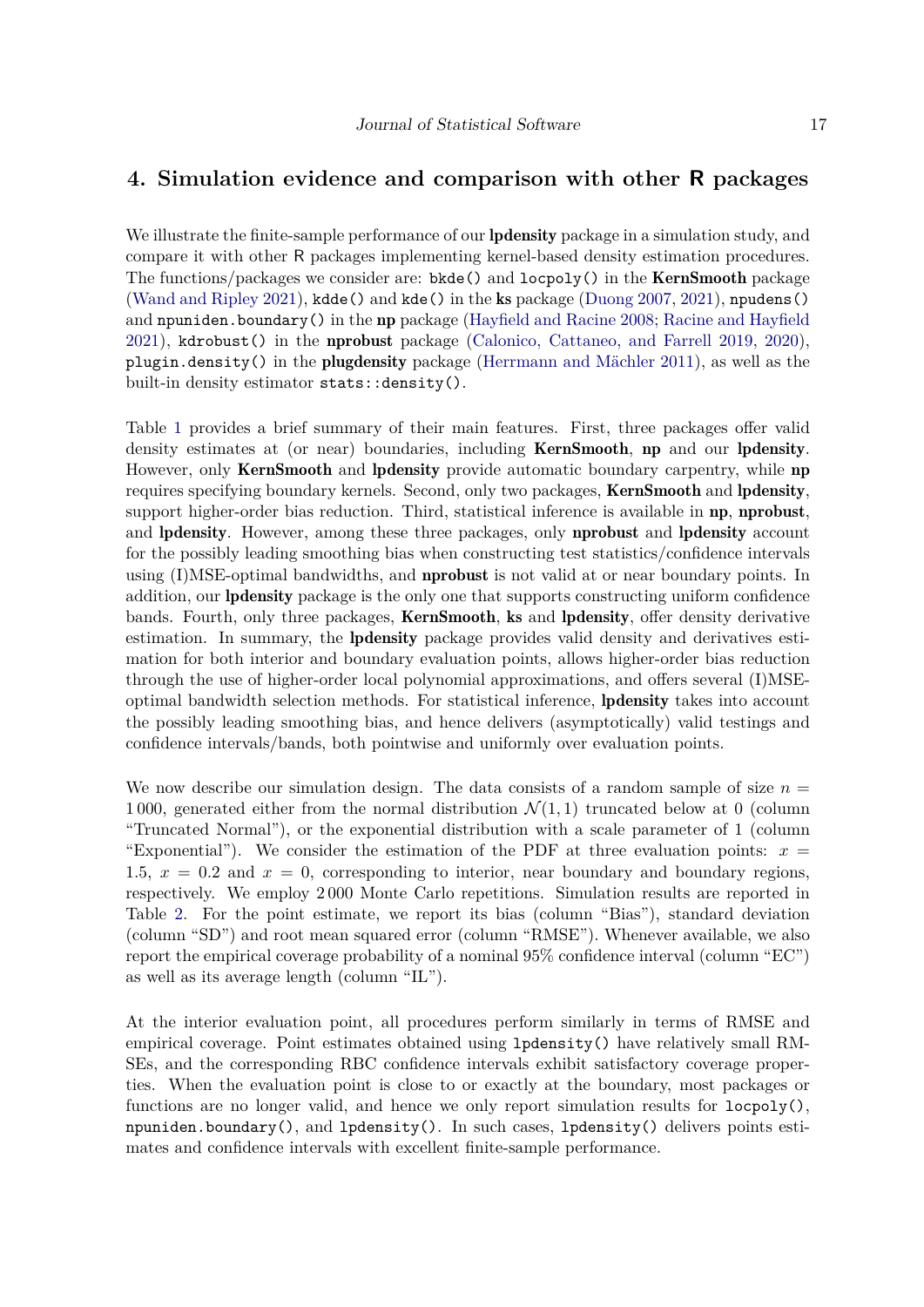<span id="page-17-1"></span>

|                                  |                  |             |       | Truncated Normal |       |             |                  |             |           | Exponential |       |       |
|----------------------------------|------------------|-------------|-------|------------------|-------|-------------|------------------|-------------|-----------|-------------|-------|-------|
|                                  | $\boldsymbol{h}$ | <b>Bias</b> | SD    | <b>RMSE</b>      | EС    | $_{\rm IL}$ | $\boldsymbol{h}$ | <b>Bias</b> | <b>SD</b> | <b>RMSE</b> | EC    | IL    |
| Interior $(x = 1.5)$             |                  |             |       |                  |       |             |                  |             |           |             |       |       |
| bkde                             |                  | 0.008       | 0.019 | 0.020            |       |             |                  | 0.009       | 0.013     | 0.016       |       |       |
| locpoly                          | 0.172            | 0.004       | 0.023 | 0.023            |       |             | 0.100            | 0.001       | 0.024     | 0.024       |       |       |
| kdde                             | 0.172            | 0.004       | 0.023 | 0.023            |       |             | 0.100            | 0.001       | 0.024     | 0.024       |       |       |
| kde                              | 0.172            | 0.004       | 0.023 | 0.023            |       |             | 0.100            | 0.001       | 0.024     | 0.024       |       |       |
| npudens                          | 0.102            | 0.000       | 0.035 | 0.035            | 0.964 | 0.140       | 0.143            | 0.003       | 0.023     | 0.023       | 0.949 | 0.089 |
| npuniden.boundary                | 0.231            | 0.008       | 0.023 | 0.024            | 0.948 | 0.091       | 0.147            | 0.003       | 0.021     | 0.021       | 0.962 | 0.084 |
| kdrobust                         | 0.609            | 0.011       | 0.016 | 0.019            | 0.936 | 0.081       | 0.633            | 0.009       | 0.013     | 0.016       | 0.941 | 0.063 |
| plugin.density                   | 0.144            | 0.003       | 0.026 | 0.026            |       |             | 0.071            | 0.000       | 0.029     | 0.029       |       |       |
| density                          | 0.179            | 0.004       | 0.022 | 0.023            |       |             | 0.185            | 0.004       | 0.017     | 0.018       |       |       |
| $1$ pdensity $(h_{MSE})$         | 0.785            | 0.008       | 0.021 | 0.022            | 0.957 | 0.102       | 0.680            | 0.006       | 0.015     | 0.017       | 0.949 | 0.083 |
| $1$ pdensity $(h_{\text{IMSE}})$ | 0.623            | 0.007       | 0.019 | 0.020            | 0.947 | 0.112       | 0.687            | 0.007       | 0.014     | 0.016       | 0.948 | 0.083 |
| Near boundary $(x = 0.2)$        |                  |             |       |                  |       |             |                  |             |           |             |       |       |
| locpoly                          | 0.172            | 0.033       | 0.024 | 0.041            |       |             | 0.100            | 0.020       | 0.045     | 0.049       |       |       |
| npuniden.boundary                | 0.230            | 0.019       | 0.026 | 0.032            | 0.877 | 0.099       | 0.147            | 0.018       | 0.043     | 0.046       | 0.931 | 0.172 |
| 1pdensity $(h_{\text{MSE}})$     | 1.149            | 0.022       | 0.044 | 0.049            | 0.948 | 0.118       | 0.903            | 0.009       | 0.045     | 0.046       | 0.938 | 0.153 |
| 1pdensity $(h_{\text{IMSE}})$    | 0.621            | 0.001       | 0.030 | 0.030            | 0.950 | 0.117       | 0.687            | 0.001       | 0.040     | 0.040       | 0.944 | 0.156 |
| <i>Boundary</i> $(x = 0)$        |                  |             |       |                  |       |             |                  |             |           |             |       |       |
| locpoly                          | 0.172            | 0.139       | 0.016 | 0.140            |       |             | 0.100            | 0.548       | 0.034     | 0.549       |       |       |
| npuniden.boundary                | 0.230            | 0.054       | 0.033 | 0.063            | 0.506 | 0.117       | 0.147            | 0.091       | 0.083     | 0.124       | 0.548 | 0.242 |
| $1$ pdensity $(h_{MSE})$         | 0.686            | 0.010       | 0.058 | 0.059            | 0.944 | 0.348       | 0.807            | 0.045       | 0.087     | 0.098       | 0.932 | 0.511 |
| 1pdensity $(h_{\text{IMSE}})$    | 0.621            | 0.007       | 0.055 | 0.055            | 0.955 | 0.343       | 0.687            | 0.026       | 0.082     | 0.086       | 0.952 | 0.514 |

Table 2: Simulation results. Empty cells correspond to features that are not readily available without modifying the source code. For the case of "Near boundary" and "Boundary" we only consider software packages/functions that are valid for those cases. Default options for each package/function are used whenever possible. Results are based on 2 000 simulations with a sample size of 1000. Column "Truncated Normal": The  $\mathcal{N}(1,1)$  distribution truncated from below at 0. Column "Exponential": The exponential distribution with a scale parameter 1.

# **5. Conclusion**

<span id="page-17-0"></span>We gave an introduction to the general purpose software package **lpdensity**, which offers local polynomial regression based estimation and inference procedures for a cumulative distribution function, probability density function, and higher-order derivatives thereof. This package is available in both R and Stata statistical platforms, and further details can be found at <https://nppackages.github.io/lpdensity/>.

# **Acknowledgments**

We thank Sebastian Calonico, David Drukker, Yingjie Feng, the editor, and two anonymous reviewers for thoughtful comments on our software implementation and article. We are also grateful to many users who provided valuable feedback. Cattaneo gratefully acknowledges financial support from the National Science Foundation (SES-1459931 and SES-1947805). Jansson gratefully acknowledges financial support from the National Science Foundation (SES-1459967 and SES-1947662) and the research support of CREATES.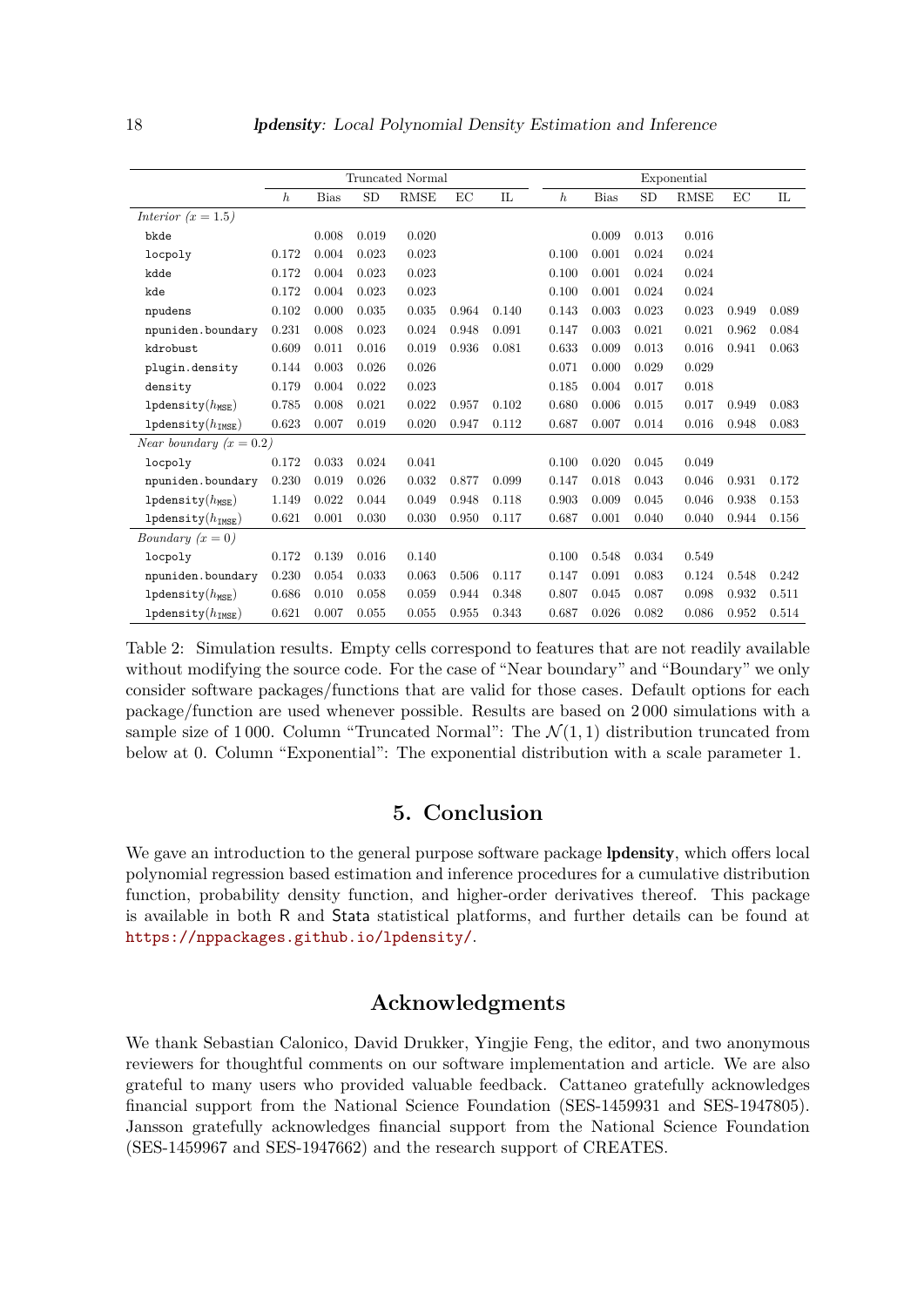# **References**

- <span id="page-18-6"></span>Calonico S, Cattaneo MD, Farrell MH (2018). "On the Effect of Bias Estimation on Coverage Accuracy in Nonparametric Inference." *Journal of the American Statistical Association*, **113**(522), 767–779. [doi:10.1080/01621459.2017.1285776](https://doi.org/10.1080/01621459.2017.1285776).
- <span id="page-18-12"></span>Calonico S, Cattaneo MD, Farrell MH (2019). "nprobust: Nonparametric Kernel-Based Estimation and Robust Bias-Corrected Inference." *Journal of Statistical Software*, **91**(8), 1–33. [doi:10.18637/jss.v091.i08](https://doi.org/10.18637/jss.v091.i08).
- <span id="page-18-13"></span>Calonico S, Cattaneo MD, Farrell MH (2020). nprobust*: Nonparametric Robust Estimation and Inference Methods Using Local Polynomial Regression and Kernel Density Estimation*. R package version 0.4.0, URL <https://CRAN.R-project.org/package=nprobust>.
- <span id="page-18-7"></span>Calonico S, Cattaneo MD, Farrell MH (2022). "Coverage Error Optimal Confidence Intervals for Local Polynomial Regression." *Bernoulli*. Forthcoming.
- <span id="page-18-0"></span>Cattaneo MD, Jansson M, Ma X (2020). "Simple Local Polynomial Density Estimators." *Journal of the American Statistical Association*, **115**(531), 1449–1455. [doi:](https://doi.org/10.1080/01621459.2019.1635480) [10.1080/01621459.2019.1635480](https://doi.org/10.1080/01621459.2019.1635480).
- <span id="page-18-1"></span>Cattaneo MD, Jansson M, Ma X (2022). "Local Regression Distribution Estimators." *Journal of Econometrics*. [doi:10.1016/j.jeconom.2021.01.006](https://doi.org/10.1016/j.jeconom.2021.01.006). Forthcoming.
- <span id="page-18-5"></span>Cheng MY, Fan J, Marron JS (1997). "On Automatic Boundary Corrections." *The Annals of Statistics*, **25**(4), 1691–1708. [doi:10.1214/aos/1031594737](https://doi.org/10.1214/aos/1031594737).
- <span id="page-18-8"></span>Duong T (2007). "ks: Kernel Density Estimation and Kernel Discriminant Analysis for Multivariate Data in R." *Journal of Statistical Software*, **21**(7), 1–16. [doi:10.18637/jss.](https://doi.org/10.18637/jss.v021.i07) [v021.i07](https://doi.org/10.18637/jss.v021.i07).
- <span id="page-18-9"></span>Duong T (2021). ks*: Kernel Smoothing*. R package version 1.13.2, URL [https://CRAN.](https://CRAN.R-project.org/package=ks) [R-project.org/package=ks](https://CRAN.R-project.org/package=ks).
- <span id="page-18-2"></span>Fan J, Gijbels I (1996). *Local Polynomial Modelling and Its Applications*. Chapman & Hall/CRC, New York.
- <span id="page-18-10"></span>Hayfield T, Racine JS (2008). "Nonparametric Econometrics: The np Package." *Journal of Statistical Software*, **27**(5), 1–32. [doi:10.18637/jss.v027.i05](https://doi.org/10.18637/jss.v027.i05).
- <span id="page-18-14"></span>Herrmann E, Mächler M (2011). plugdensity*: Plug-in Kernel Density Estimation*. R package version 0.8-3, URL <https://CRAN.R-project.org/package=plugdensity>.
- <span id="page-18-4"></span>Karunamuni RJ, Albert T (2005). "On Boundary Correction in Kernel Density Estimation." *Statistical Methodology*, **2**, 191–212. [doi:10.1016/j.stamet.2005.04.001](https://doi.org/10.1016/j.stamet.2005.04.001).
- <span id="page-18-11"></span>Racine JS, Hayfield T (2021). np*: Nonparametric Kernel Smoothing Methods for Mixed Data Types*. R package version 0.60-11, URL <https://CRAN.R-project.org/package=np>.
- <span id="page-18-3"></span>R Core Team (2021). R*: A Language and Environment for Statistical Computing*. R Foundation for Statistical Computing, Vienna, Austria. URL <https://www.R-project.org/>.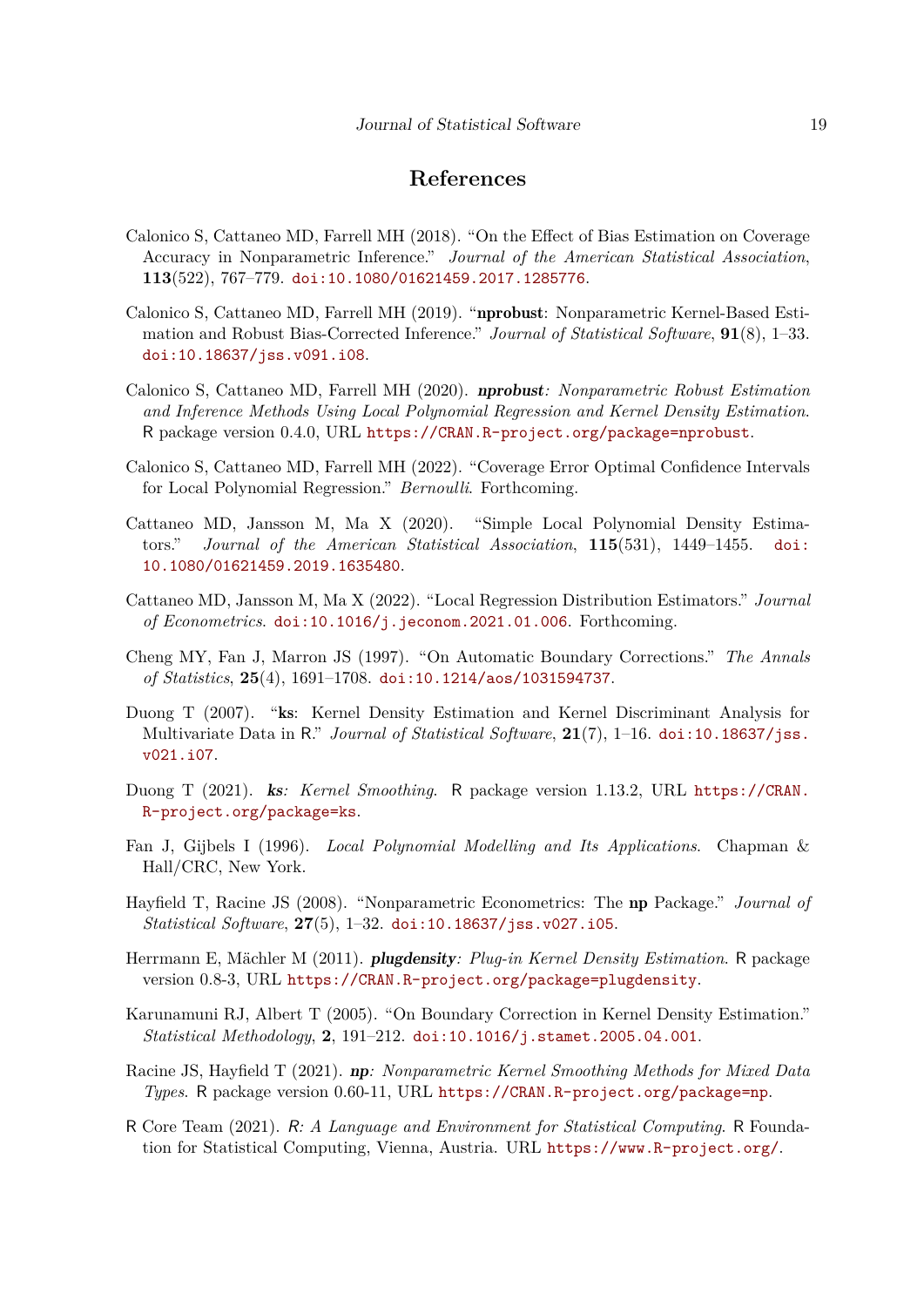- <span id="page-19-1"></span>StataCorp (2019). Stata *Statistical Software: Release 16*. StataCorp LLC, College Station. URL <http://www.stata.com/>.
- <span id="page-19-0"></span>Wand MP, Jones MC (1995). *Kernel Smoothing*. Chapman & Hall/CRC, New York.
- <span id="page-19-4"></span>Wand MP, Ripley BD (2021). KernSmooth*: Functions for Kernel Smoothing Supporting Wand & Jones (1995)*. R package version 2.23-20, URL [https://CRAN.R-project.org/](https://CRAN.R-project.org/package=KernSmooth) [package=KernSmooth](https://CRAN.R-project.org/package=KernSmooth).
- <span id="page-19-3"></span>Wickham H (2016). ggplot2*: Elegant Graphics for Data Analysis*. Springer-Verlag, New York. URL <https://ggplot2.tidyverse.org/>.
- <span id="page-19-2"></span>Zhang S, Karunamuni RJ (1998). "On Kernel Density Estimation Near Endpoints." *Journal of Statistical Planning and Inference*, **70**(1), 301–316. [doi:10.1016/s0378-3758\(97\)](https://doi.org/10.1016/s0378-3758(97)00187-0) [00187-0](https://doi.org/10.1016/s0378-3758(97)00187-0).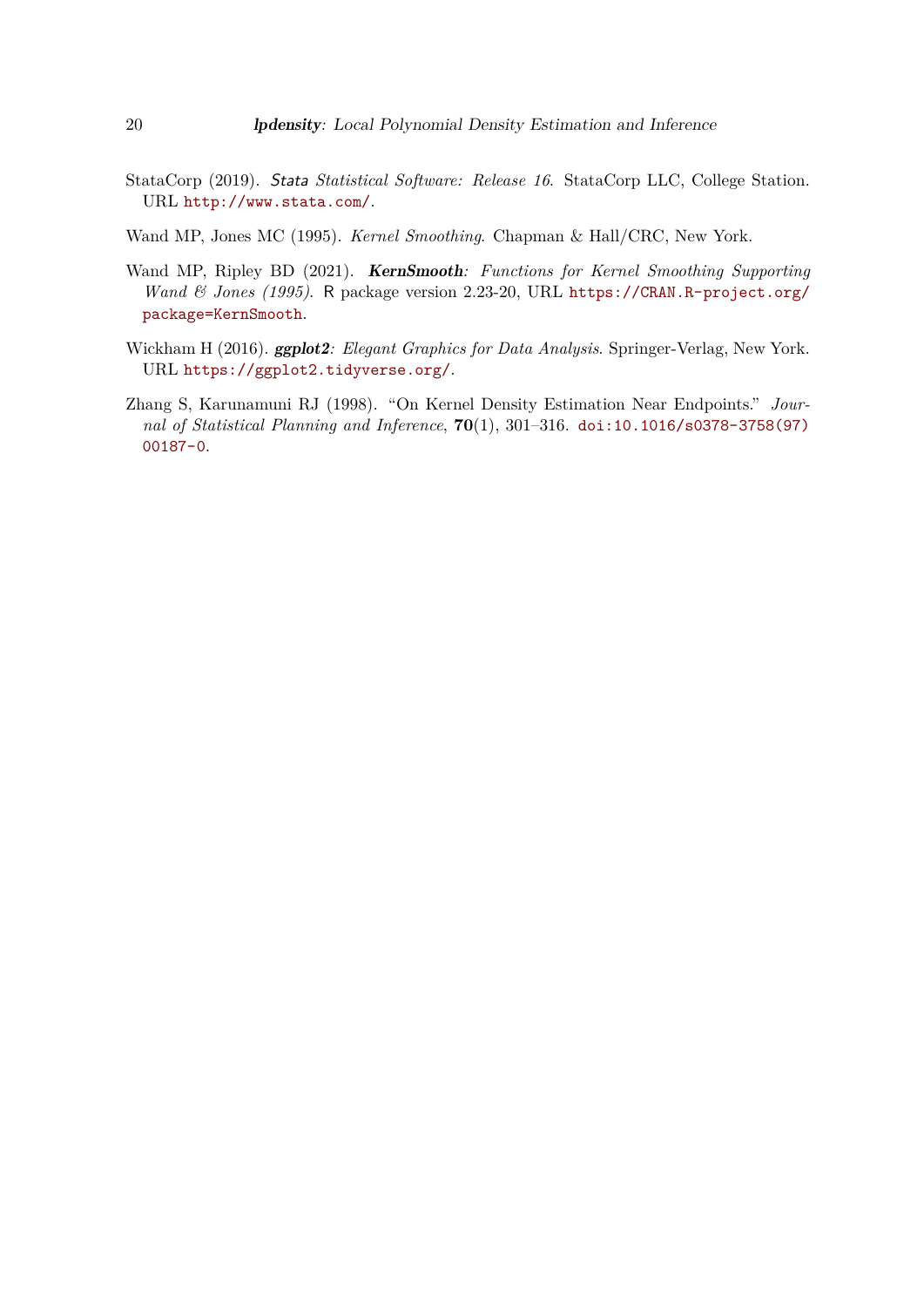#### **A. Details on bandwidth selection**

<span id="page-20-0"></span>We provide more methodological details on bandwidth selectors implemented thorough the function 1 pbwdensity(). We continue to focus on the case of  $1 \leq \nu \leq p$ , and therefore do not discuss bandwidth selection for CDF estimation. See CJM for details.

#### **A.1. Rule-of-thumb bandwidths**

Recall that, in the definition of  $\text{Var}[\hat{F}_p^{(\nu)}(x)]$  and  $\text{Bias}[\hat{F}_p^{(\nu)}(x)]$ , we introduced pre-asymptotic quantities  $V_{\nu,p}(x)$ ,  $B_{1,\nu,p}(x)$  and  $B_{2,\nu,p}(x)$ . For the rule-of-thumb bandwidth selectors, we consider a normal reference model, hence all evaluation points are interior. Then, those quantities have well-defined limits, which can be computed using features of the underlying distribution (such as normal densities and higher-order derivatives), *p*, *ν*, and the kernel function. We denote the rule-of-thumb bandwidth by  $\hat{h}_{\text{ROT},p}$ . An integrated version can be constructed accordingly, and is denoted by  $\hat{h}_{\text{IROT}, p}$ .

Given *x*, *p* and *v*, the rate at which the MSE-optimal bandwidth  $h_{\text{MSE}}$  shrinks to zero depends on whether  $p - \nu$  is even or odd, and whether x is interior or boundary. This is summarized in Panel (a) of Table [3.](#page-21-1) We also include the rate at which the rule-of-thumb bandwidths shrinks in Panel (b). (The notation  $\hat{h} \approx_{\mathbb{P}} n^{-1/\gamma}$  indicates that both  $n^{1/\gamma} \hat{h}$  and  $n^{-1/\gamma} \hat{h}^{-1}$  are bounded in probability.) Note that the (I)ROT-optimal bandwidths have the correct rate of convergence, except when  $p - \nu$  is even and x is near boundary.

#### **A.2. (I)MSE-optimal bandwidths**

We now discuss some implementation details of the MSE-optimal bandwidth, which will also apply to the construction of the IMSE-optimal bandwidth. First, the unknown higher-order derivatives  $F^{(p+1)}(x)$  and  $F^{(p+2)}(x)$  are replaced by consistent estimates,  $\hat{F}^{(p+1)}_{p+2}(x;\hat{h}_{IROT,p+1,p+2})$ and  $\hat{F}_{p+3}^{(p+2)}(x;\hat{h}_{\text{IROT},p+2,p+3})$ , respectively. Here we augment the subscript of bandwidths with one additional argument, since the bandwidth depends on both the polynomial order as well as the order of derivative. For example,  $\hat{h}_{IROT,p+1,p+2}$  is an estimated bandwidth using a normal reference model, which is IMSE-optimal for a local polynomial regression of order  $p + 2$ when estimating the  $(p+1)$ -th derivative of  $F(x)$ .

The next step is to construct the pre-asymptotic quantities  $V_{\nu,p}(x)$ ,  $B_{1,\nu,p}(x)$  and  $B_{2,\nu,p}(x)$ , which require a preliminary bandwidth. We use  $\hat{h}_{IROT,1,2}$ , so those quantities are  $\mathsf{V}_{\nu,p}(x;\hat{h}_{IROT,1,2}),$  $B_{1,\nu,p}(x;\hat{h}_{IROT,1,2})$  and  $B_{2,\nu,p}(x;\hat{h}_{IROT,1,2})$ . Then, the MSE-optimal bandwidth is

$$
\hat{h}_{\text{MSE},p} = \underset{h>0}{\arg\min} \left\{ \widehat{\text{Var}}[\hat{F}_p^{(\nu)}(x)] + \widehat{\text{Bias}}[\hat{F}_p^{(\nu)}(x)]^2 \right\},
$$

 $\text{with } \widehat{\text{Var}}[\hat{F}_p^{(\nu)}(x)] = \frac{1}{nh^{2\nu-1}} \mathsf{V}_{\nu, p}(x; \hat{h}_{\texttt{IROT}, 1, 2}) \text{ and }$ 

$$
\begin{aligned} \widehat{\text{Bias}}[\hat{F}_p^{(\nu)}(x)] = h^{p-\nu+1} \Big[ \hat{F}_{p+2}^{(p+1)}(x; \hat{h}_{\text{IROT}, p+1, p+2}) \mathsf{B}_{1,\nu, p}(x; \hat{h}_{\text{IROT}, 1, 2}) \\ &\qquad \qquad + h \cdot \hat{F}_{p+3}^{(p+2)}(x; \hat{h}_{\text{IROT}, p+2, p+3}) \mathsf{B}_{2,\nu, p}(x; \hat{h}_{\text{IROT}, 1, 2}) \Big]. \end{aligned}
$$

Under regularity conditions, it can be shown that  $\hat{h}_{\text{MSE},p}$  is rate consistent (see Panel (c) of Table [3\)](#page-21-1). Under the assumption that either (i) *x* is near boundary, or (ii)  $p - \nu$  is odd, it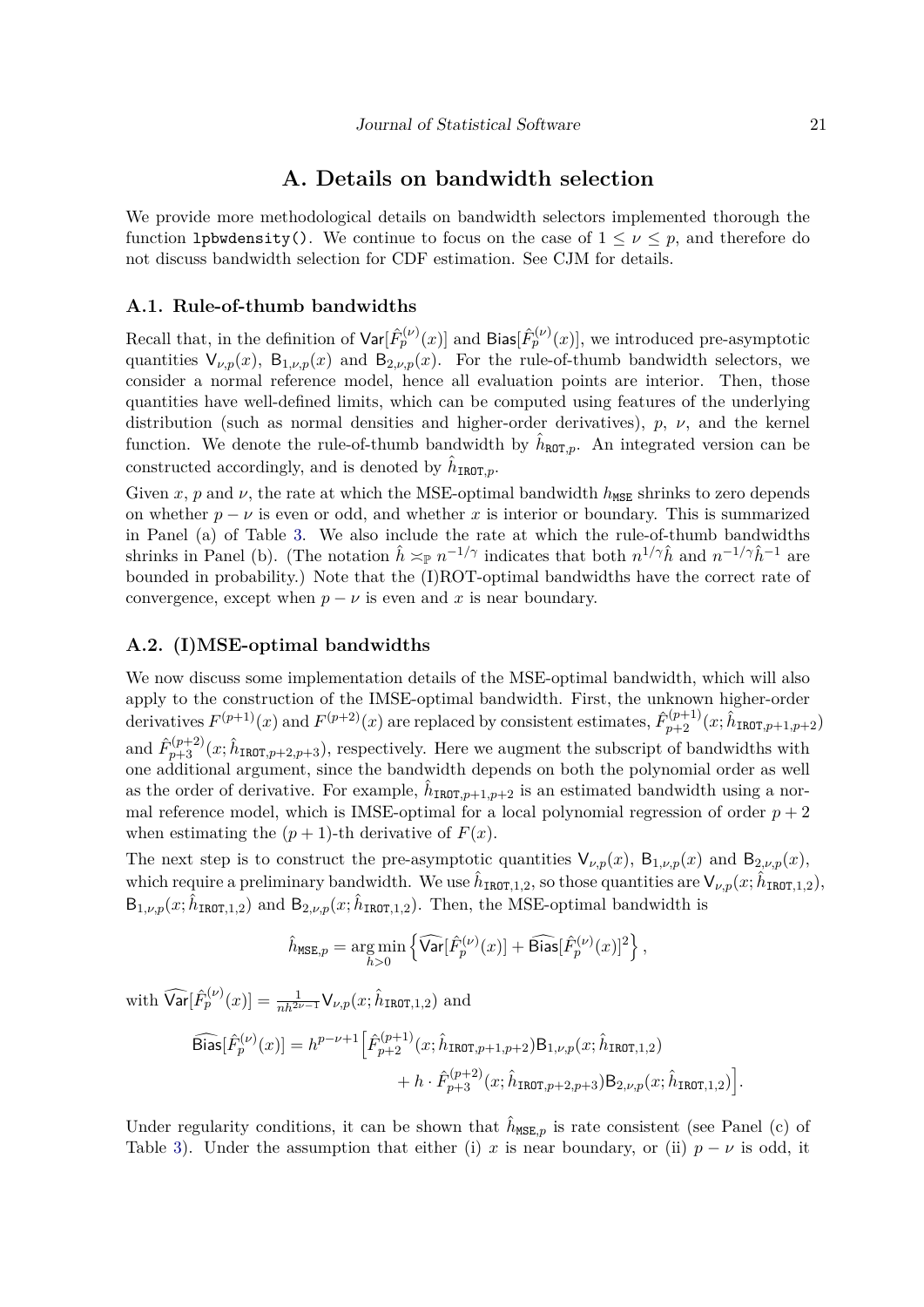<span id="page-21-1"></span>

|                                                                                                                                                                                  |  | x interior $x$ boundary                           |  |  |                         |  | x interior $x$ boundary                            |  |  |
|----------------------------------------------------------------------------------------------------------------------------------------------------------------------------------|--|---------------------------------------------------|--|--|-------------------------|--|----------------------------------------------------|--|--|
| $p - \nu$ odd $\gamma = 2p + 1$ $\gamma = 2p + 1$                                                                                                                                |  |                                                   |  |  |                         |  | $p - \nu$ odd $\gamma = 2p + 1$ $\gamma = 2p + 1$  |  |  |
| $p - \nu$ even $\gamma = 2p + 3$ $\gamma = 2p + 1$                                                                                                                               |  |                                                   |  |  |                         |  | $p - \nu$ even $\gamma = 2p + 3$ $\gamma = 2p + 3$ |  |  |
| (b) $\hat{h}_{\text{ROT},p} \approx_{\mathbb{P}} n^{-1/\gamma}$ and $\hat{h}_{\text{IROT},p} \approx_{\mathbb{P}} n^{-1/\gamma}$<br>(a) $h_{\text{MSE}, p} \asymp n^{-1/\gamma}$ |  |                                                   |  |  |                         |  |                                                    |  |  |
|                                                                                                                                                                                  |  |                                                   |  |  | x interior $x$ boundary |  |                                                    |  |  |
|                                                                                                                                                                                  |  | $p - \nu$ odd $\gamma = 2p + 1$ $\gamma = 2p + 1$ |  |  |                         |  |                                                    |  |  |
|                                                                                                                                                                                  |  | $p-\nu$ even $\gamma = 2p+3$ $\gamma = 2p+1$      |  |  |                         |  |                                                    |  |  |
| (c) $\hat{h}_{\text{MSE},p} \asymp_{\mathbb{P}} n^{-1/\gamma}$                                                                                                                   |  |                                                   |  |  |                         |  |                                                    |  |  |

Table 3: Bandwidths rates for  $1 \leq \nu \leq p$ .

is possible to show a stronger result:  $\hat{h}_{MSE,p}/h_{MSE,p} \stackrel{\mathbb{P}}{\rightarrow} 1$ , so that the MSE-optimal bandwidth selector is consistent both in *rate* and *constant*. What happens for interior *x* with  $p - \nu$  even? In this case  $B_{1,\nu,p}(x;\hat{h}_{IROT,1,2}) \stackrel{\mathbb{P}}{\rightarrow} 0$ , and  $B_{2,\nu,p}(x;\hat{h}_{IROT,1,2})$  captures only part of the leading bias. As a result,  $\hat{h}_{\text{MSE},p}$  has the correct rate of convergence, but is not consistent for  $h_{\text{MSE},p}$  in the strong sense.

# **B. Stata Implementation**

<span id="page-21-0"></span>We discuss the Stata implementation of our **lpdensity** package, which offers two commands, lpdensity for estimation of and inference on the CDF, PDF, and their higher-order derivatives, and lpbwdensity for data-driven bandwidth selection. The plotting features employ the built-in command twoway.

The command lpdensity provides point estimation and robust confidence intervals/bands employing the local polynomial density estimator, given a grid of points and a bandwidth choice. We generate 2000 observations from the normal distribution  $\mathcal{N}(1,1)$  truncated below at 0. Although the same seed, 42, as in R is used, observations generated in Stata are generally different due to the different random number generators used by the statistical platforms.

The following command estimates the density function  $(v(1),$  the default) with fixed bandwidth  $bw(0.5)$  over the grid of evaluation points  $0, 0.5, \ldots, 4$ , using a local quadratic approximation  $(p(2))$ , the default) to the empirical distribution function. Robust bias-corrected confidence intervals over the grid are computed using a local cubic approximation  $(q(3),$  the default).

```
. set seed 42
. set obs 4000
. gen data = rnormal(1, 1). drop if data \leq 0. drop if _n > 2000
. gen grid = -0.5 + 0.5 * n if n \le 9. lpdensity data, grid(grid) bw(0.5)
```
Local Polynomial Density Estimation and Inference.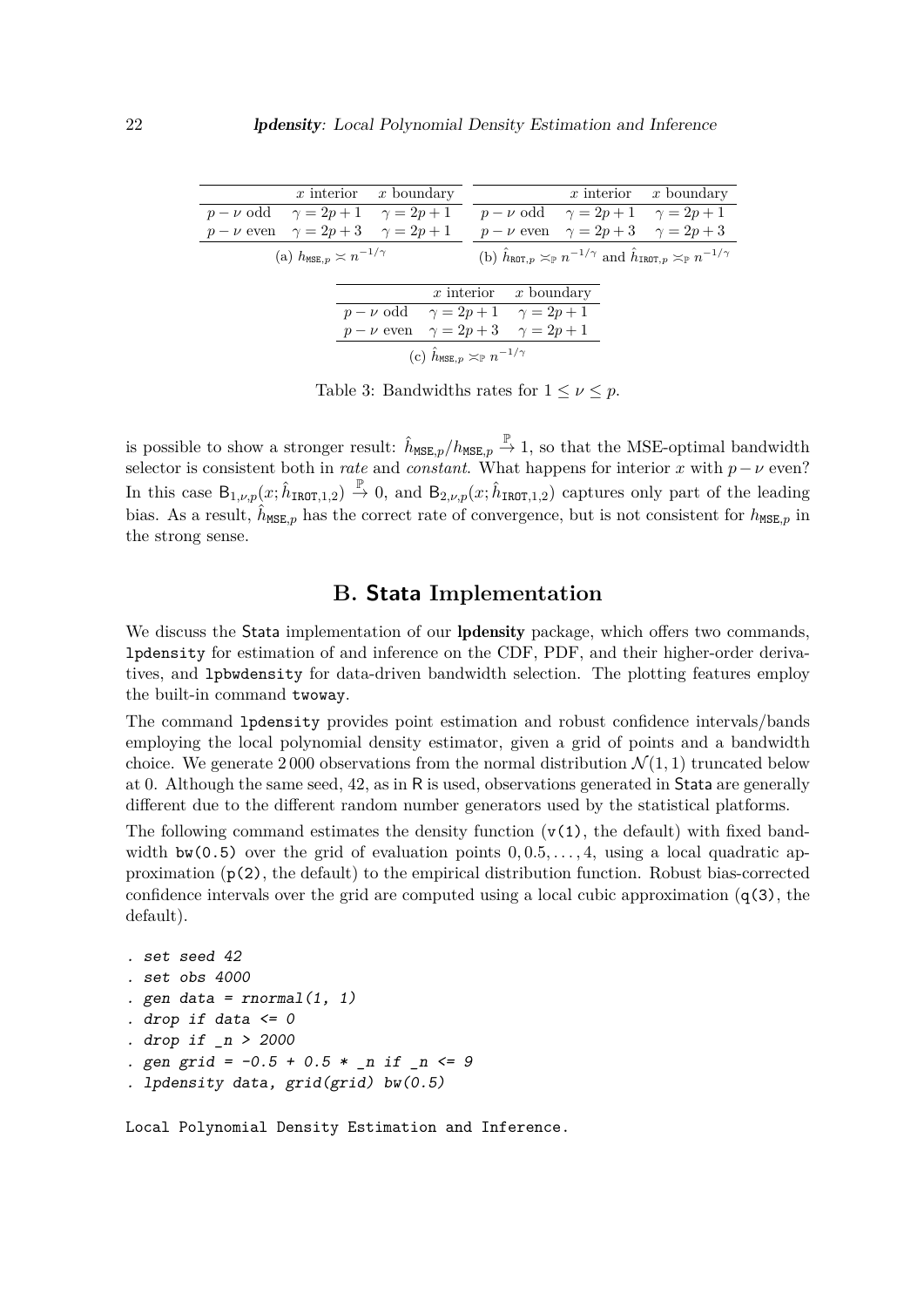| Sample size                                   | $(n=)$ | 2000       |
|-----------------------------------------------|--------|------------|
| Polynomial order for point estimation         | $(p=)$ | 2          |
| Density function estimated                    | $(y=)$ |            |
| Polynomial order for confidence interval (q=) |        | -3         |
| Kernel function                               |        | triangular |
| Bandwidth selection method                    |        | mse-dpi    |

| Index        | Grid   | B.W.   | Eff.n | Point<br>Est. | Std.<br>Error |           | Robust B.C.<br>95% C.I. |
|--------------|--------|--------|-------|---------------|---------------|-----------|-------------------------|
| $\mathbf{1}$ | 0.0000 | 0.5000 | 366   | 0.2815        | 0.0403        | 0.1064    | 0.3547                  |
| 2            | 0.5000 | 0.5000 | 814   | 0.4230        | 0.0153        | 0.3899    | 0.4829                  |
| 3            | 1,0000 | 0.5000 | 897   | 0.4680        | 0.0158        | 0.4455    | 0.5414                  |
| 4            | 1.5000 | 0.5000 | 834   | 0.4056        | 0.0146        | 0.3594    | 0.4486                  |
| 5            | 2,0000 | 0.5000 | 607   | 0.3209        | 0.0143        | 0.2981    | 0.3810                  |
|              |        |        |       |               |               |           |                         |
| 6            | 2.5000 | 0.5000 | 307   | 0.1406        | 0.0100        | 0.1065    | 0.1632                  |
| 7            | 3.0000 | 0.5000 | 117   | 0.0516        | 0.0061        | 0.0303    | 0.0642                  |
| 8            | 3.5000 | 0.5000 | 43    | 0.0199        | 0.0038        | 0.0070    | 0.0292                  |
| 9            | 4.0000 | 0.5000 | 12    | 0.0130        | 0.0077        | $-0.0006$ | 0.0432                  |
|              |        |        |       |               |               |           |                         |

Coverage of the robust confidence interval can be specified through level(). For example, to report nominal 99% confidence intervals, one can use

. lpdensity data, grid(grid) bw(0.5) level(99)

When the argument grid() is suppressed, the evaluation points will be the 0*.*05*,* 0*.*1*, . . . ,* 0*.*9*,* 0*.*95 quantiles computed from the data. Conventional inference results (i.e., without robust bias correction) can be obtained by setting  $q()$  to be the same as  $p()$ .

```
. lpdensity data, bw(0.5)
. lpdensity data, bw(0.5) q(2)
```
In Stata, graphical illustration of the estimates can be obtained using the option plot. The following plots the estimated density function on a fine grid, which resembles Panel (b) of Figure [1.](#page-9-1)

```
. capture drop grid
. gen grid = -0.05 + 0.05 * n if _n \leq 81. lpdensity data, grid(grid) bw(0.5) plot
```
The same figure can be produced by first storing estimation results and then calling the twoway command directly. For example,

```
. lpdensity data, grid(grid) bw(0.5) genvars(lpdTemp)
. twoway ///
```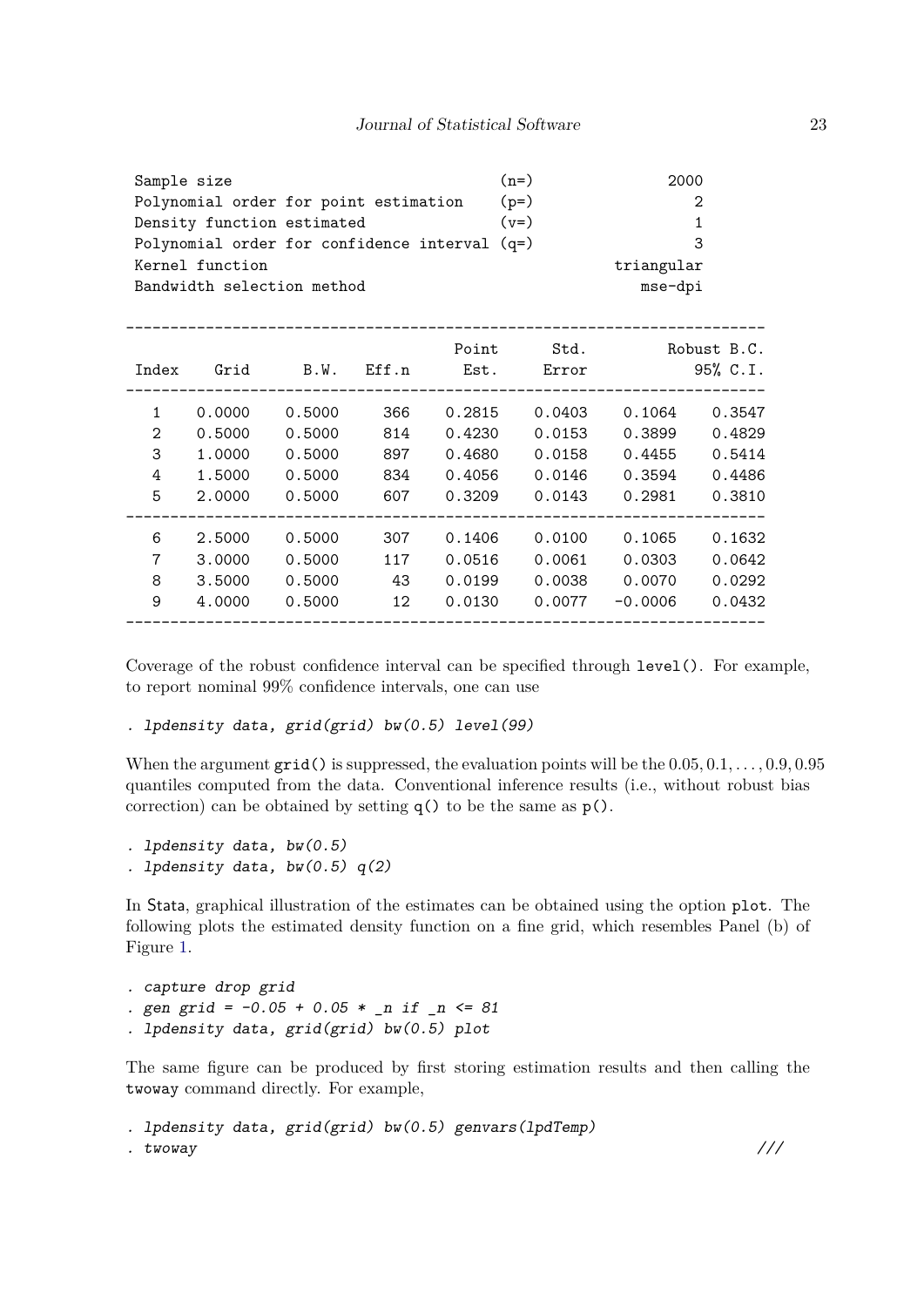```
> (rarea lpdTemp_CI_l lpdTemp_CI_r lpdTemp_grid, sort color(red%30)) ///
> (line lpdTemp_f_p lpdTemp_grid, ///
> sort lcolor(red) lwidth("medthin") lpattern(solid)), ///
> legend(off) title("lpdensity (p=2, q=3, v=1)", color(gs0)) ///
> xtitle("data") ytitle("")
. drop lpdTemp_*
```
To further illustrate, the following generates analogues of Panel (c) and (d) of Figure [2.](#page-13-0)

```
. lpdensity data, grid(grid) bw(0.5) plot histogram
. lpdensity data, grid(grid) bw(0.5) plot ciuniform level(90)
```
Before closing this appendix, we illustrate the bandwidth selector lpbwdensity. By default, this command computes the MSE-optimal bandwidth for estimating the PDF with a local quadratic regression and triangular kernel:

. capture drop grid . gen grid =  $-0.5 + 0.5 *$  n if  $n \le 9$ . lpbwdensity data, grid(grid)

Bandwidth Selection for Local Polynomial Density Estimation.

| $(n=)$                                          | 2000       |
|-------------------------------------------------|------------|
| $(p=)$<br>Polynomial order for point estimation | 2          |
| $(v=)$                                          | 1.         |
|                                                 | triangular |
|                                                 | mse-dpi    |
|                                                 |            |

| <b>Tndex</b> | Grid   | B.W.   | Eff.n |
|--------------|--------|--------|-------|
|              |        |        |       |
| 1            | 0.0000 | 0.3812 | 258   |
| 2            | 0.5000 | 0.6167 | 947   |
| 3            | 1.0000 | 0.5254 | 946   |
| 4            | 1.5000 | 0.7212 | 1168  |
| 5            | 2.0000 | 0.5599 | 667   |
|              |        |        |       |
| 6            | 2.5000 | 0.4835 | 298   |
| 7            | 3.0000 | 0.4925 | 114   |
| 8            | 3.5000 | 1.1727 | 183   |
| 9            | 4.0000 | 0.7140 | 22    |
|              |        |        |       |

Finally, the following computes the IMSE-optimal bandwidth for density estimation.

. lpbwdensity data, grid(grid) bwselect(imse-dpi)